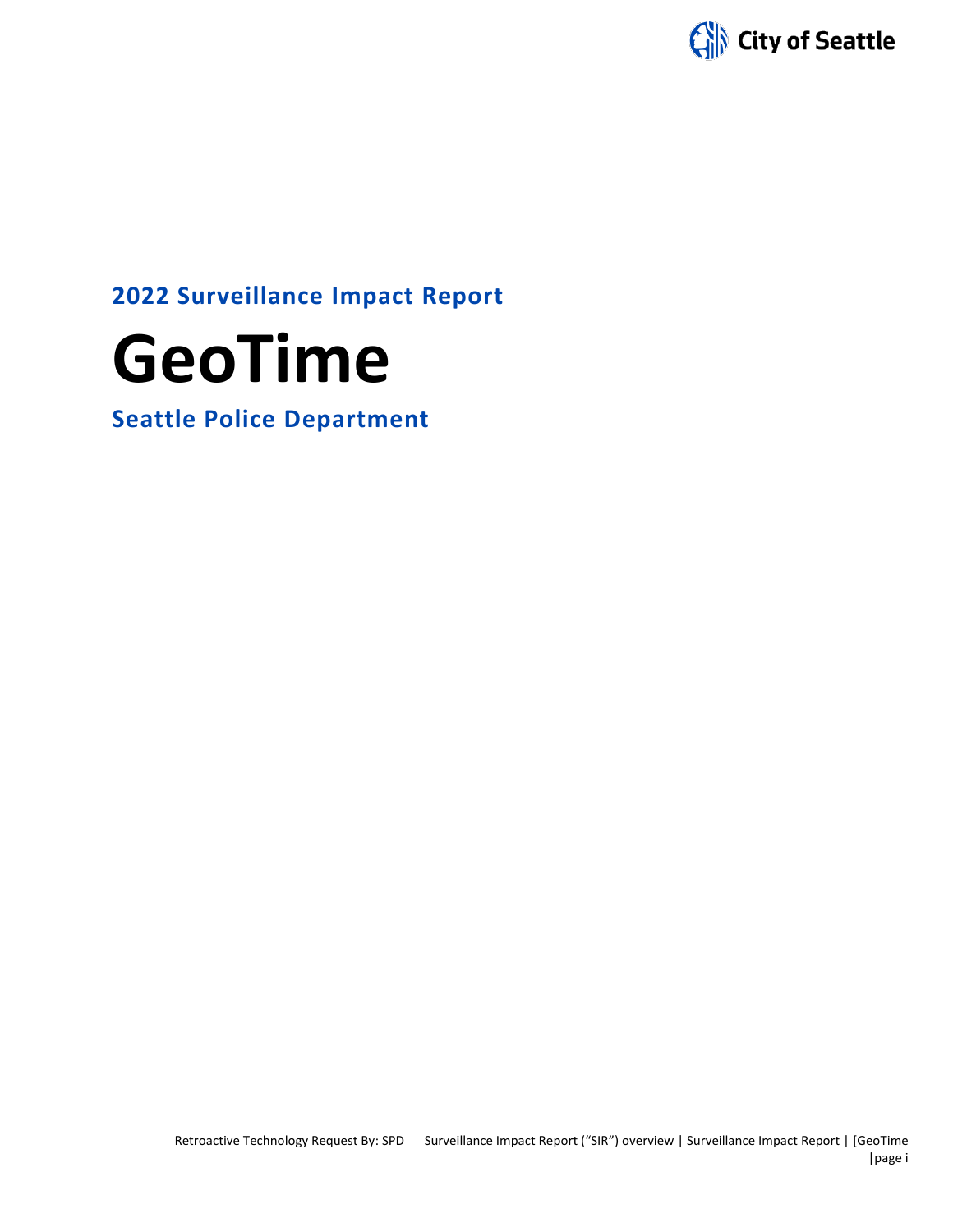

## **Surveillance Impact Report ("SIR") overview**

## **About the Surveillance Ordinance**

The Seattle City Council passed Ordinance [125376,](http://seattle.legistar.com/LegislationDetail.aspx?ID=2981172&GUID=0B2FEFC0-822F-4907-9409-E318537E5330&Options=Advanced&Search=) also referred to as the "Surveillance Ordinance," on September 1, 2017. SMC 14.18.020.b.1 charges the City's executive with developing a process to identify surveillance technologies subject to the ordinance. Seattle IT, on behalf of the executive, developed and implemented a process through which a privacy and surveillance review is completed prior to the acquisition of new technologies. This requirement, and the criteria used in the review process, are documented in Seattle IT [Policy PR-02,](https://seattlegov.sharepoint.com/sites/IT-CDR/Operating_Docs/PR-02SurveillancePolicy.pdf) the "Surveillance Policy".

## **How this Document is Completed**

This document is completed by the requesting department staff, support and coordinated by the Seattle Information Technology Department ("Seattle IT"). As Seattle IT and department staff complete the document, they should keep the following in mind.

- 1. Responses to questions should be in the text or check boxes only; all other information (questions, descriptions, etc.) Should **not** be edited by the department staff completing this document.
- 2. All content in this report will be available externally to the public. With this in mind, avoid using acronyms, slang, or other terms which may not be well-known to external audiences. Additionally, responses should be written using principally non-technical language to ensure they are accessible to audiences unfamiliar with the topic.

## **Surveillance Ordinance Review Process**

The following is a high-level outline of the complete SIR review process.

| <b>Upcoming</b><br>for Review                                                                                                               | <b>Initial Draft</b>                                                 | Open<br>Comment<br>Period                                                                                                                                                                                                   | <b>Final Draft</b>                                                                                                                                                  | <b>Working</b><br>Group                                                                                                                                                                                                                  | Council<br><b>Review</b>                                                                              |
|---------------------------------------------------------------------------------------------------------------------------------------------|----------------------------------------------------------------------|-----------------------------------------------------------------------------------------------------------------------------------------------------------------------------------------------------------------------------|---------------------------------------------------------------------------------------------------------------------------------------------------------------------|------------------------------------------------------------------------------------------------------------------------------------------------------------------------------------------------------------------------------------------|-------------------------------------------------------------------------------------------------------|
| The technology is<br>upcoming for<br>review, but the<br>department has<br>not begun drafting<br>the surveillance<br>impact report<br>(SIR). | Work on the initial<br>draft of the SIR is<br>currently<br>underway. | The initial draft of<br>the SIR and<br>supporting<br>materials have<br>been released for<br>public review and<br>comment. During<br>this time, one or<br>more public<br>meetings will take<br>place to solicit<br>feedback. | During this stage<br>the SIR, including<br>collection of all<br>public comments<br>related to the<br>specific<br>technology, is<br>being compiled<br>and finalized. | The surveillance<br>advisory working<br>group will review<br>each SIR's final<br>draft and<br>complete a civil<br>liberties and<br>privacy<br>assessment, which<br>will then be<br>included with the<br>SIR and submitted<br>to Council. | City Council will<br>decide on the use<br>of the surveillance<br>technology, by full<br>Council vote. |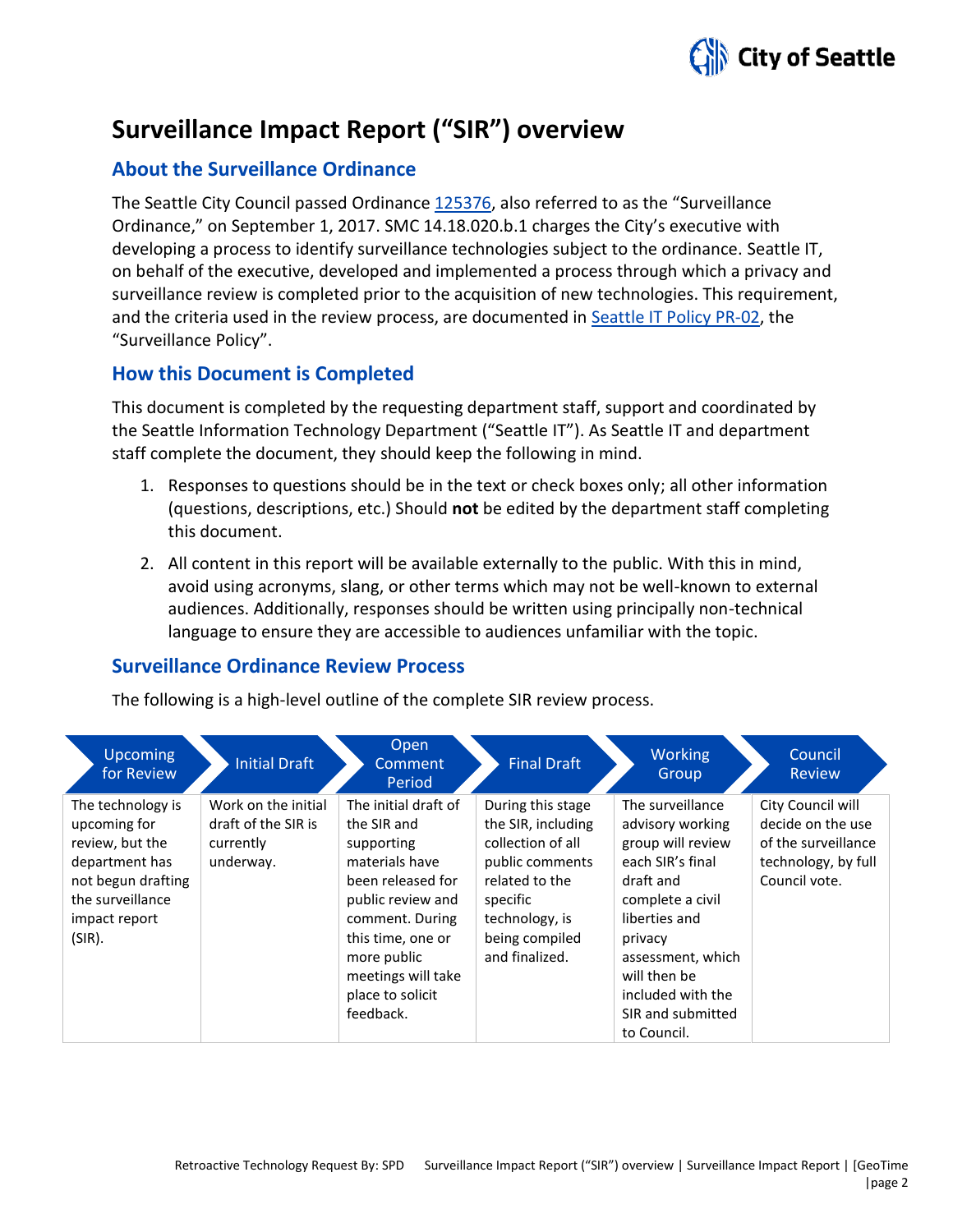

## **Privacy Impact Assessment**

#### **Purpose**

A Privacy Impact Assessment ("PIA") is a method for collecting and documenting detailed information collected in order to conduct an in-depth privacy review of a program or project. A PIA asks questions about the collection, use, sharing, security and access controls for data that is gathered using a technology or program. It also requests information about policies, training and documentation that govern use of the technology. The PIA responses are used to determine privacy risks associated with a project and mitigations that may reduce some or all of those risks. In the interests of transparency about data collection and management, the City of Seattle has committed to publishing all PIAs on an outward facing website for public access.

### **When is a Privacy Impact Assessment Required?**

A PIA may be required in two circumstances.

- 1. When a project, technology, or other review has been flagged as having a high privacy risk.
- 2. When a technology is required to complete the surveillance impact report process. This is one deliverable that comprises the report.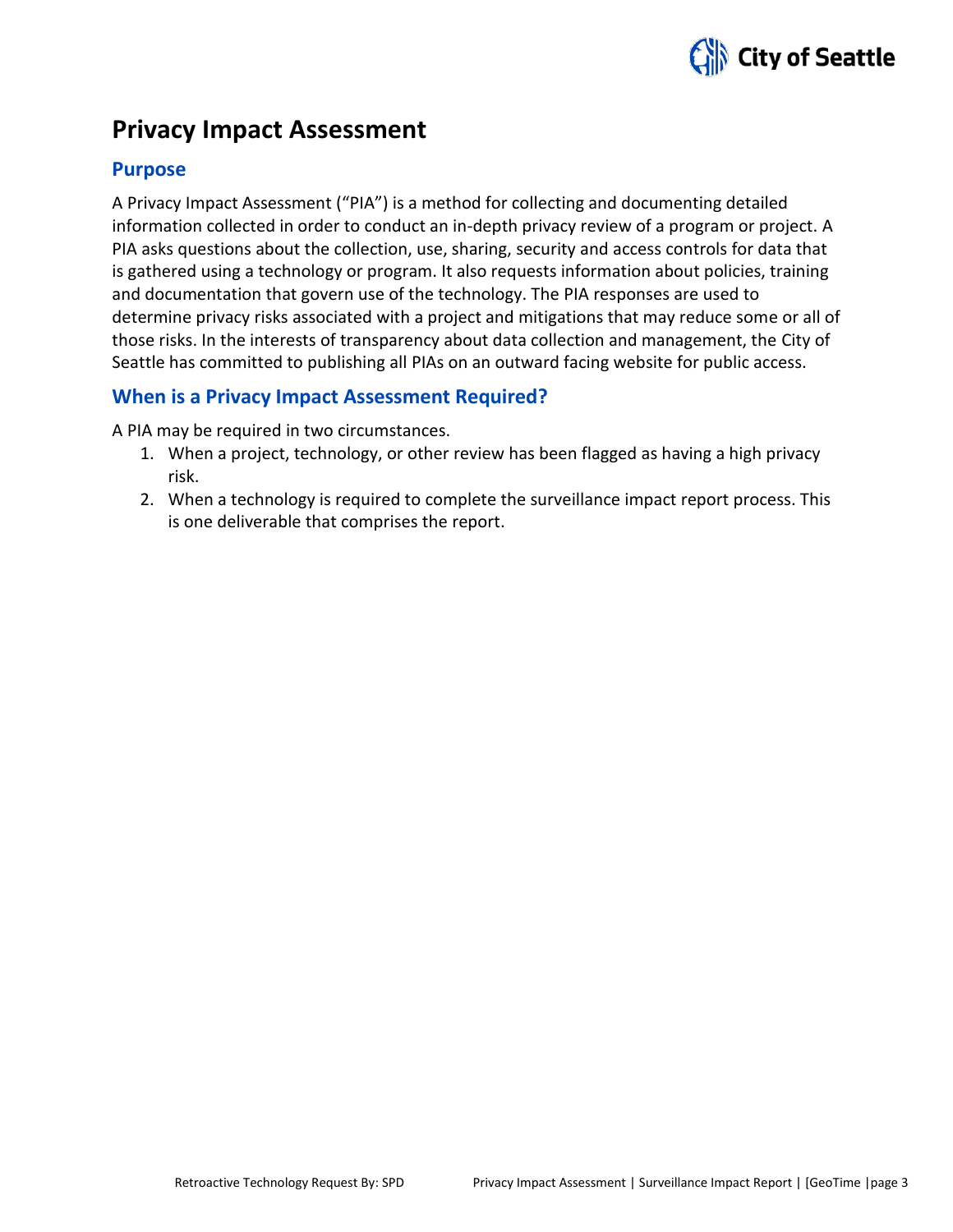

### **1.0 Abstract**

### **1.1 Please provide a brief description (one paragraph) of the purpose and proposed use of the project/technology.**

GeoTime is geospatial analysis software that allows the visual analysis of events over time. Utilizing geodata, such as latitude and longitude, procured during criminal investigations, investigators use GeoTime to create specialized 2 and 3 dimensional maps of call records and cell site locations. These maps allow investigators to see patterns in the existing data that might not be interpreted through other methods.

### **1.2 Explain the reason the project/technology is being created or updated and why the PIA is required.**

GeoTime is used to aid in the investigation of crime by helping detectives analyze location information over time and present patterns in the data. Analyzing observations over time and geography is a common task but typically requires multiple, separate tools. GeoTime is an application which has been developed to visualize the spatial inter-connectedness of information over time and geography. A PIA is required because some members of the public may be concerned that this software could be used to track members of the community who are not associated with the investigation.

## **2.0 Project / Technology Overview**

Provide an overview of the project or technology. The overview gives the context and background necessary to understand the purpose, mission and justification for the project / technology proposed

#### **2.1 Describe the benefits of the project/technology.**

Visualizing criminal information provides investigators a more thorough understanding of complicated criminal investigations. GeoTime reduces the time and effort required of investigators to analyze large amounts of data which translates into a better and more efficient work product.

#### **2.2 Provide any data or research demonstrating anticipated benefits.**

A multitude of scholarly studies have shown that the GeoTime technology is a highly effective technique in the analysis of complex geographical information with temporal context.

Kapler, T., & Wright, W. (2005). Geotime information visualization. *Information visualization*, *4*(2), 136- 146.

Eccles, R., Kapler, T., Harper, R., & Wright, W. (2008). Stories in geotime. *Information Visualization*, *7*(1), 3-17.

Tiwari, R. K., & Rekapalli, R. (2021). Advances in Geo-Time Series Modelling. *Journal of the Geological Society of India*, *97*(10), 1313-1322.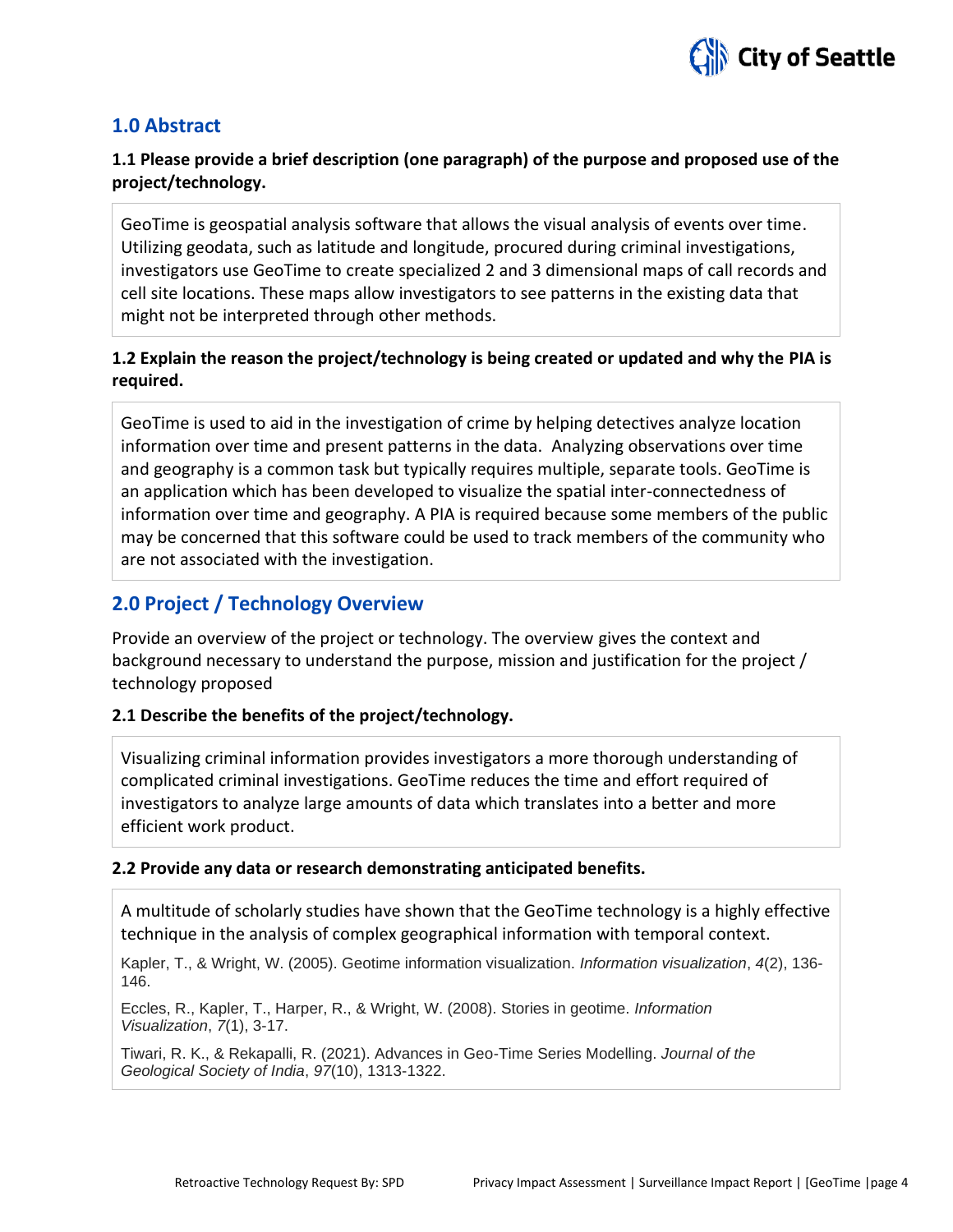

#### **2.3 Describe the technology involved.**

GeoTime is geospatial analysis software locally installed on select licensed SPD workstations that allows investigators to analyze events over time. Investigators can also access GeoTime through an online internet accessible portal. Utilizing geodata, such as latitude and longitude, procured during criminal investigations, investigators use GeoTime to create specialized 2 and 3 dimensional maps of call records and cell site locations. These maps allow investigators to see patterns in the existing data that might not be interpreted through other methods.

#### **2.4 Describe how the project or use of technology relates to the department's mission.**

The mission of the Seattle Police Department is to prevent crime, enforce the law, and support quality public safety by delivering respectful, professional, and dependable police services. SPD's department priorities include the use of best practices that include officer safety guidelines and performance-based accountability to provide progressive and responsive police services to crime victims, witnesses, and all members of the community, and to structure the organization to support the SPD mission and field a well-trained sworn and non-sworn workforce that uses technology, training, equipment, and research strategically and effectively. The utilization of GeoTime increases efficiency of investigations, availability of data, awareness of situational information, and timeliness of actionable information to officers on the street.

#### **2.5 Who will be involved with the deployment and use of the project / technology?**

Only trained, backgrounded, and CJIS certified SPD detectives have access to GeoTime.

All authorized users of GeoTime are Criminal Justice Information Services (CJIS) certified and maintain Washington State ACCESS (A Central Computerized Enforcement Service System) certification. More information on CJIS compliance may be found at the CJIS Security Policy [website.](https://www.fbi.gov/services/cjis/cjis-security-policy-resource-center) Additional information about ACCESS may be found on the Washington State Patrol's [website.](http://www.wsp.wa.gov/_secured/access/access.htm)

#### **3.0 Use Governance**

Provide an outline of any rules that will govern the use of the project / technology. Please note: non-City entities contracting with the City are bound by restrictions specified in the surveillance ordinance and privacy principles and must provide written procedures for how the entity will comply with any restrictions identified.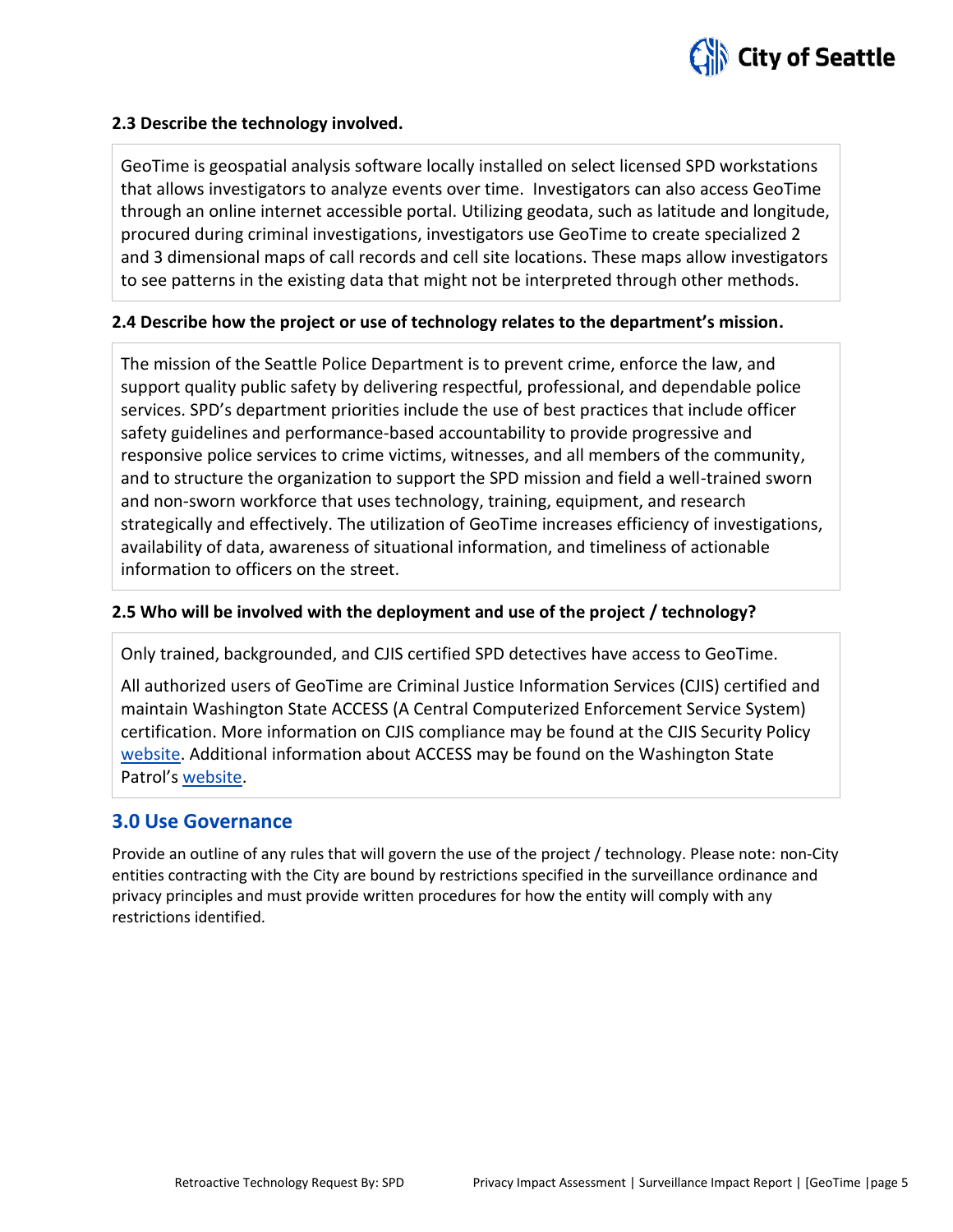

#### **3.1 Describe the processes that are required prior to each use, or access to the technology, such as a notification, or check-in, check-out of equipment.**

GeoTime is only used during the investigation of crimes by SPD detectives. Access for personnel into the system is predicated on state and federal law governing access to Criminal Justice Information Services (CJIS). This includes pre-access background information, appropriate role-based permissions as governed by the CJIS security policy, and audit of access and transaction logs within the system. All users of GeoTime must be CJIS certified and maintain Washington State ACCESS certification.

#### **3.2 List the legal standards or conditions, if any, that must be met before the project / technology is used.**

GeoTime is only used during the investigation of crimes by the SPD.

All use of GeoTime must also comply with SPD Policy 12.050 – [Criminal Justice Information](https://www.seattle.gov/police-manual/title-12---department-information-systems/12050---criminal-justice-information-systems)  [Systems](https://www.seattle.gov/police-manual/title-12---department-information-systems/12050---criminal-justice-information-systems) and may only be used for legitimate criminal investigative purposes.

Use of GeoTime is governed by the City of Seattle Intelligence Ordinance, 28 CFR Part 23, CJIS requirements, and any future applicable requirements.

The data analyzed using GeoTime is obtained by investigators under the execution of court ordered warrants, including data from cellular providers and from data extracted from mobile devices (see SIR- Computer, Cellphone, & Mobile Device Extraction Tools).

#### **3.3 Describe the policies and training required of all personnel operating the project / technology, and who has access to ensure compliance with use and management policies.**

Supervisors and commanding officers are responsible for ensuring compliance with policies.

All SPD employees must adhere to laws, City policy, and Department Policy [\(SPD Policy](http://www.seattle.gov/police-manual/title-5---employee-conduct/5001---standards-and-duties)  [5.001\)](http://www.seattle.gov/police-manual/title-5---employee-conduct/5001---standards-and-duties), and any employees suspected of being in violation of laws or policy or other misconduct are subject to discipline, as outlined in [SPD Policy 5.002.](http://www.seattle.gov/police-manual/title-5---employee-conduct/5002---responsibilities-of-employees-concerning-alleged-policy-violations)

[SPD Policy 12.050](http://www.seattle.gov/police-manual/title-12---department-information-systems/12050---criminal-justice-information-systems) defines the proper use of criminal justice information systems.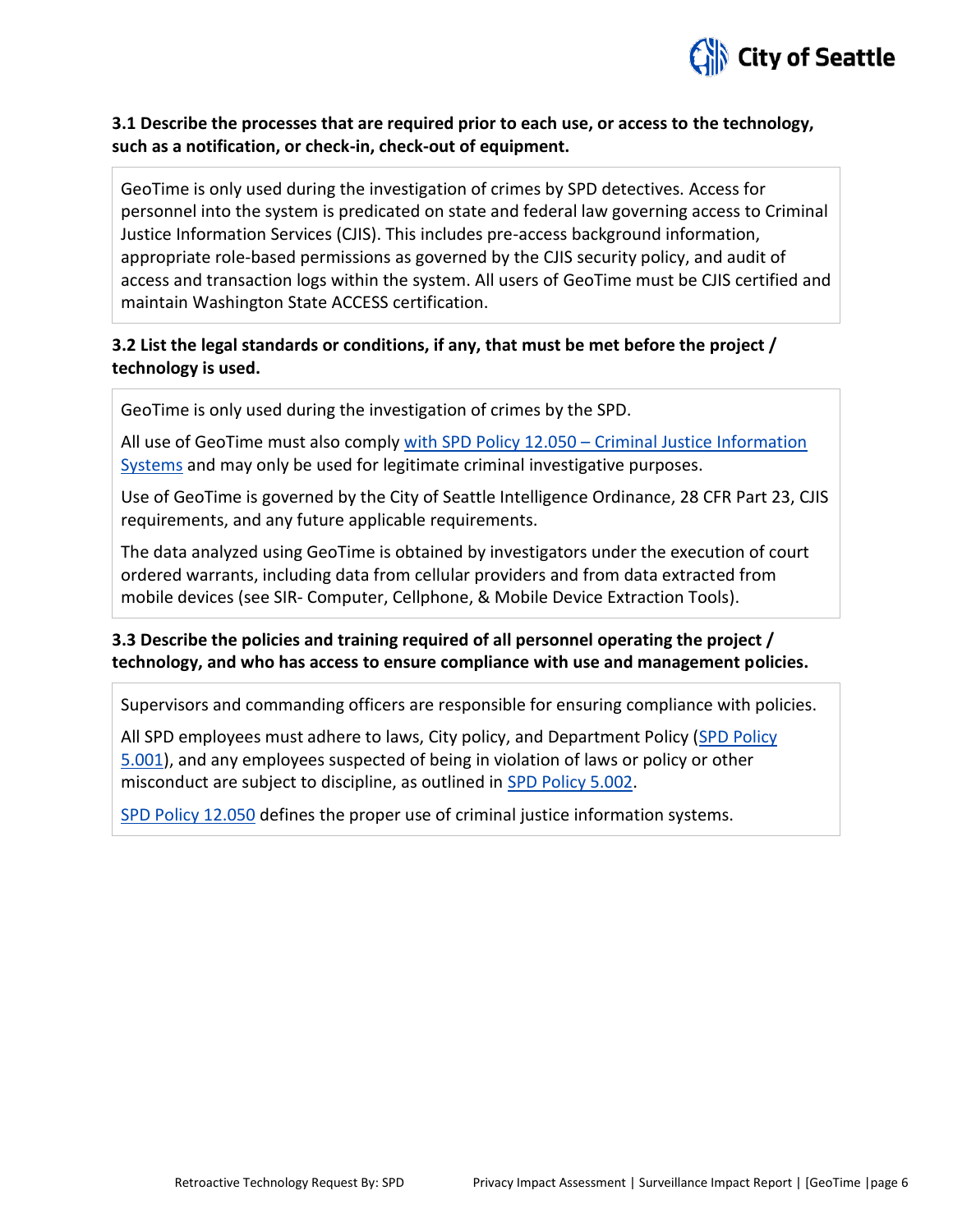

## **4.0 Data Collection and Use**

**4.1 Provide details about what information is being collected from sources other than an individual, including other IT systems, systems of record, commercial data aggregators, publicly available data and/or other City departments.**

GeoTime does not collect information or data. It is a tool used to aggregate and analyze data manually input by investigators and exports complex geospatial maps which users save into locally stored investigation files. No information is saved inside the GeoTime tool.

#### **4.2 What measures are in place to minimize inadvertent or improper collection of data?**

GeoTime does not collect information or data. It is a tool used to aggregate and analyze data manually input by investigators and exports complex geospatial maps which users save into locally stored investigation files. No information is saved inside the GeoTime tool.

#### **4.3 How and when will the project / technology be deployed or used? By whom? Who will determine when the project / technology is deployed and used?**

GeoTime is only used during the investigation of crimes by SPD detectives.

#### **4.4 How often will the technology be in operation?**

GeoTime is utilized frequently by investigators during the investigation of crimes.

#### **4.5 What is the permanence of the installation? Is it installed permanently, or temporarily?**

Permanent.

#### **4.6 Is a physical object collecting data or images visible to the public? What are the markings to indicate that it is in use? What signage is used to determine department ownership and contact information?**

No, GeoTime is a software program.

#### **4.7 How will data that is collected be accessed and by whom?**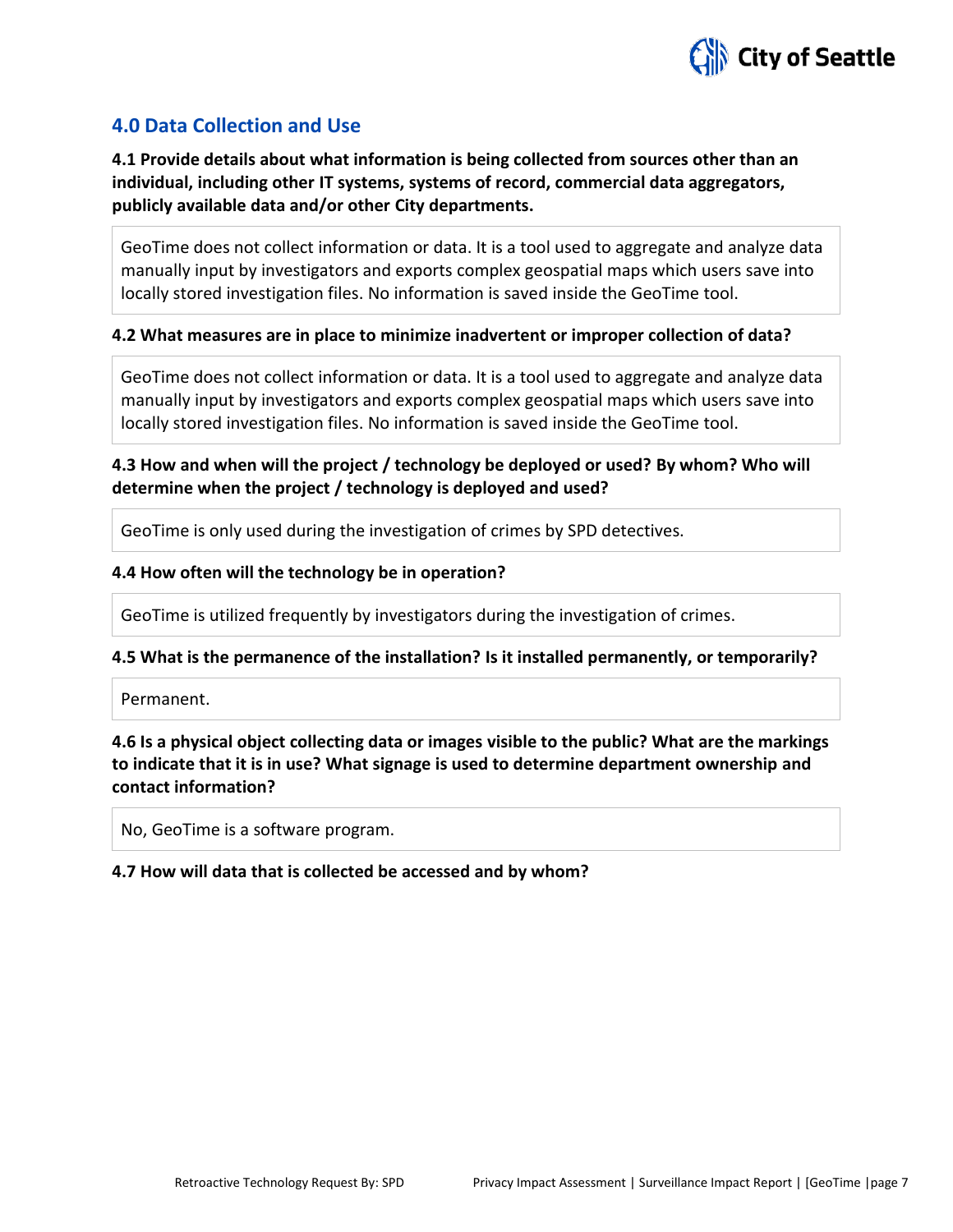

GeoTime does not collect information or data. It is a tool used to aggregate and analyze data manually input by investigators and exports complex geospatial maps which users save into locally stored investigation files. No information is saved inside the GeoTime tool.

The files created with GeoTime are stored within investigation files for the case.

Access to GeoTime requires SPD personnel to log in with password-protected login credentials which are granted to employees with business needs to access GeoTime. These employees are ACCESS and CJIS certified.

According to the CJIS security policy, "The agency shall configure the application, service, or information system to provide only essential capabilities and shall specifically prohibit and/or restrict the use of specified functions, ports, protocols, and/or services.".

All SPD employees are backgrounded and access is controlled by SPD Manual Title 12 provisions governing Department Information Systems including SPD Policy 12.040 - Department-Owned Computers, Devices & Software, SPD Policy 12.050 - Criminal Justice Information Systems, SPD Policy 12.080 – Department Records Access, Inspection & Dissemination, SPD Policy 12.110 – Use of Department E-mail & Internet Systems.

**4.8 If operated or used by another entity on behalf of the City, provide details about access, and applicable protocols.** 

No outside agency has direct access to the software.

#### **4.9 What are acceptable reasons for access to the equipment and/or data collected?**

Data is only accessed as part of ongoing criminal investigations or under the City of Seattle Intelligence Ordinance.

**4.10 What safeguards are in place, for protecting data from unauthorized access (encryption, access control mechanisms, etc.) And to provide an audit trail (viewer logging, modification logging, etc.)?**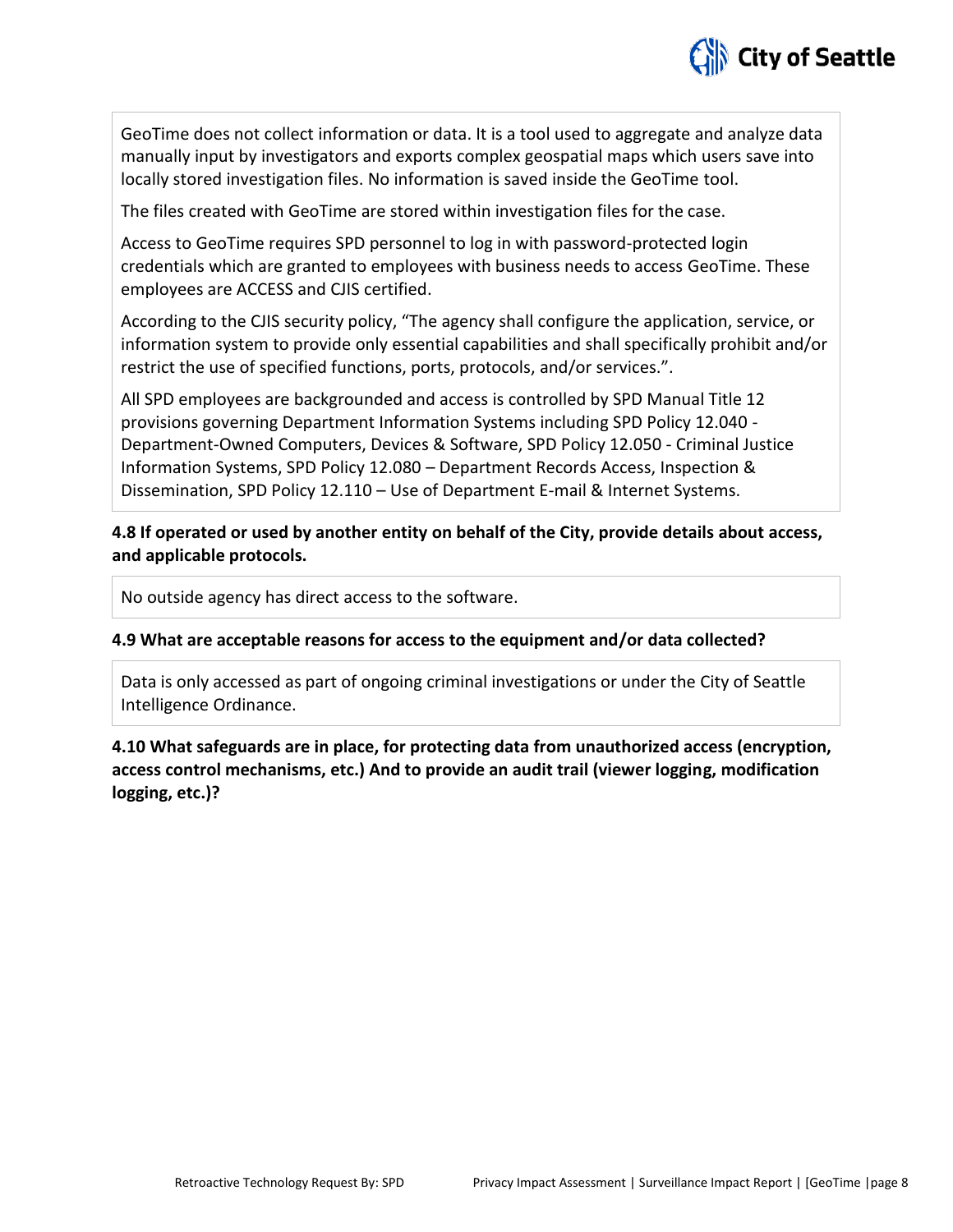

Only authorized SPD users can access the system, technology, or the data. Access to the application is limited to SPD personnel via password-protected login credentials.

Data is securely input and used on SPD's password-protected network with access limited to authorized users.

All SPD employees are backgrounded and access is controlled by SPD Manual Title 12 provisions governing Department Information Systems including SPD Policy 12.040 - Department-Owned Computers, Devices & Software, SPD Policy 12.050 - Criminal Justice Information Systems, SPD Policy 12.080 – Department Records Access, Inspection & Dissemination, SPD Policy 12.110 – Use of Department E-mail & Internet Systems.

SPD's Audit, Policy and Research Section (APRS) can conduct an audit of the any system at any time. The Office of Inspector General and the federal monitor can also access all data and audit for compliance at any time.

## **5.0 Data Storage, Retention and Deletion**

#### **5.1 How will data be securely stored?**

GeoTime does not collect information or data. It is a tool used to aggregate and analyze data manually input by investigators and exports complex geospatial maps which users save into locally stored investigation files. No information is saved inside the GeoTime tool.

### **5.2 How will the owner allow for departmental and other entities, to audit for compliance with legal deletion requirements?**

SPD's Audit, Policy and Research Section (APRS) can conduct an audit of the any system at any time. In addition, the Office of Inspector General can access all data and audit for compliance at any time.

SPD conducts periodic reviews of audit logs and they are available for review at any time by the Seattle Intelligence Ordinance Auditor under the City of Seattle Intelligence Ordinance. The software automatically alerts users of data that must be deleted under legal deletion requirements such as 28 CFR Part 23.

#### **5.3 What measures will be used to destroy improperly collected data?**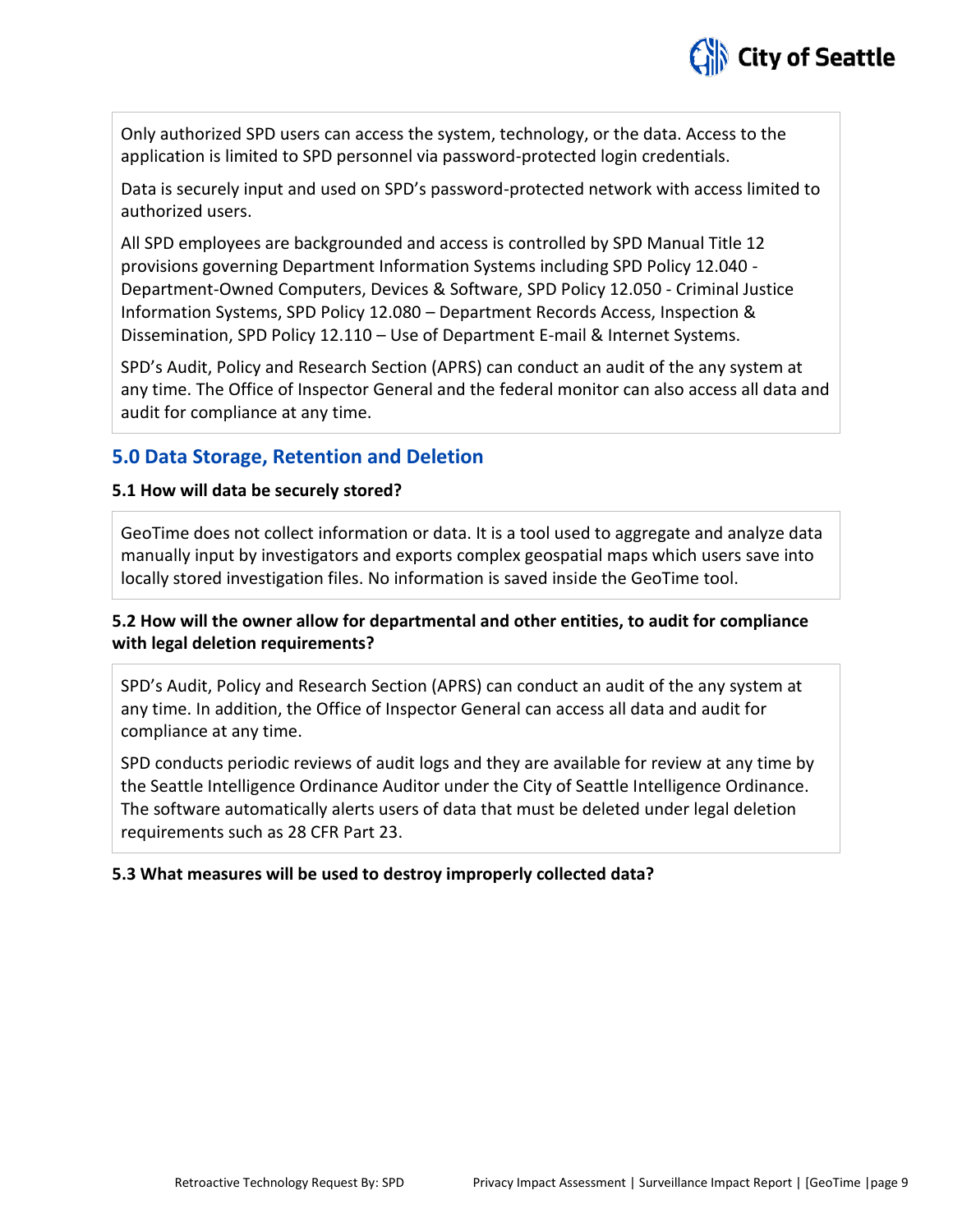

SPD policy contains multiple provisions to avoid improperly collecting data. [SPD Policy 7.010](http://www.seattle.gov/police-manual/title-7---evidence-and-property/7010---submitting-evidence) governs the submission of evidence and requires that all collected evidence be documented in a GO Report. [SPD Policy 7.090](http://www.seattle.gov/police-manual/title-7---evidence-and-property/7090---photographic-evidence) specifically governs the collection and submission of photographic evidence. Evidence is submitted to the Evidence Unit and associated with a specific GO Number and investigation. And, [SPD Policy 7.110v](http://www.seattle.gov/police-manual/title-7---evidence-and-property/7010---submitting-evidence) governs the collection and submission of audio recorded statements. It requires that officers state their name, the Department name, the General Offense number, date and time of recording, the name of the interviewee, and all persons present at the beginning of the recording.

Additionally, [SPD Policy 5.140](http://www.seattle.gov/police-manual/title-5---employee-conduct/5140---bias-free-policing) forbids bias-based policing and outlines processes for reporting and documenting any suspected bias-based behavior, as well as accountability measures.

All SPD employees must adhere to laws, City policy, and Department Policy [\(SPD Policy](http://www.seattle.gov/police-manual/title-5---employee-conduct/5001---standards-and-duties)  [5.001\)](http://www.seattle.gov/police-manual/title-5---employee-conduct/5001---standards-and-duties), and any employees suspected of being in violation of laws or policy or other misconduct are subject to discipline, as outlined in [SPD Policy 5.002.](http://www.seattle.gov/police-manual/title-5---employee-conduct/5002---responsibilities-of-employees-concerning-alleged-policy-violations)

Per the CJIS Security Policy:

"5.8.3 Digital Media Sanitization and Disposal The agency shall sanitize, that is, overwrite at least three times or degauss digital media prior to disposal or release for reuse by unauthorized individuals. Inoperable digital media shall be destroyed (cut up, shredded, etc.). The agency shall maintain written documentation of the steps taken to sanitize or destroy electronic media. Agencies shall ensure the sanitization or destruction is witnessed or carried out by authorized personnel.

5.8.4 Disposal of Physical Media Physical media shall be securely disposed of when no longer required, using formal procedures. Formal procedures for the secure disposal or destruction of physical media shall minimize the risk of sensitive information compromise by unauthorized individuals. Physical media shall be destroyed by shredding or incineration. Agencies shall ensure the disposal or destruction is witnessed or carried out by authorized personnel."

### **5.4 Which specific departmental unit or individual is responsible for ensuring compliance with data retention requirements?**

Unit supervisors are responsible for ensuring compliance with data retention requirements within SPD.

Audit, Policy & Research Section personnel can also conduct audits of all data collection software and systems. Additionally, any appropriate auditor, including the Office of Inspector General and the federal monitor can audit for compliance at any time.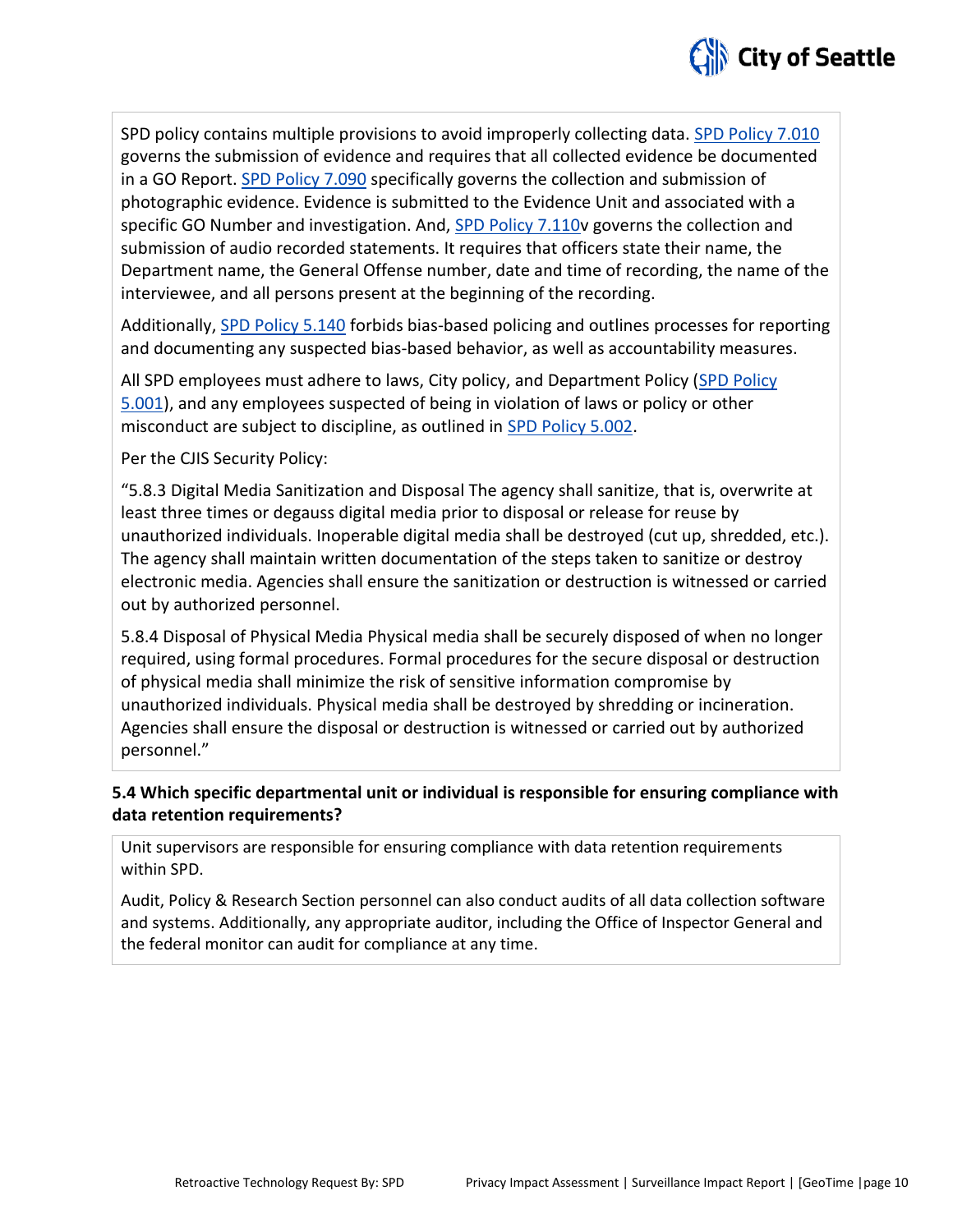

## **6.0 Data Sharing and Accuracy**

#### **6.1 Which entity or entities inside and external to the City will be data sharing partners?**

No person, outside of SPD, has direct access to GeoTime.

Data analyzed by GeoTime may be shared outside SPD with the other agencies, entities, or individuals within legal guidelines or as required by law.

Data may be shared with outside entities in connection with criminal prosecutions:

- Seattle City Attorney's Office
- King County Prosecuting Attorney's Office
- King County Department of Public Defense
- Private Defense Attorneys
- Seattle Municipal Court
- King County Superior Court
- Similar entities where prosecution is in Federal or other State jurisdictions

Data may be made available to requesters pursuant to the Washington Public Records Act, [Chapter 42.56 RCW](http://apps.leg.wa.gov/RCW/default.aspx?cite=42.56) ("PRA"). SPD will apply applicable exemptions to the data before disclosing to a requester. Individuals have the right to inspect criminal history record information maintained by the department [\(RCW 10.97.030,](http://app.leg.wa.gov/rcw/default.aspx?cite=10.97.030) [SPD Policy 12.050\)](http://www.seattle.gov/police-manual/title-12---department-information-systems/12050---criminal-justice-information-systems). Individuals can access their own information by submitting a public disclosure request.

Pe[r SPD Policy 12.080,](http://www.seattle.gov/police-manual/title-12---department-information-systems/12080---department-records-access-inspection-and-dissemination) the Crime Records Unit is responsible for receiving, recording, and responding to requests "for General Offense Reports from other City departments and from other law enforcement agencies, as well as from insurance companies."

Discrete pieces of data analyzed by GeoTime may be shared with other law enforcement agencies in wanted bulletins, and in connection with law enforcement investigations jointly conducted with those agencies, or in response to requests from law enforcement agencies investigating criminal activity as governed b[y SPD Policy 12.050](http://www.seattle.gov/police-manual/title-12---department-information-systems/12050---criminal-justice-information-systems) and [12.110.](http://www.seattle.gov/police-manual/title-12---department-information-systems/12110---use-of-department-e-mail-and-internet-systems) All requests for data from Federal Immigration and Customs Enforcement (ICE) authorities are referred to the Mayor's Office Legal Counsel in accordance with the Mayoral Directive, dated February 6, 2018.

SPD shares data with authorized researchers pursuant to properly execute research and confidentiality agreements as provide by [SPD Policy 12.055.](http://www.seattle.gov/police-manual/title-12---department-information-systems/12055---criminal-justice-research) This sharing may include discrete pieces of data related to specific investigative files analyzed by this application.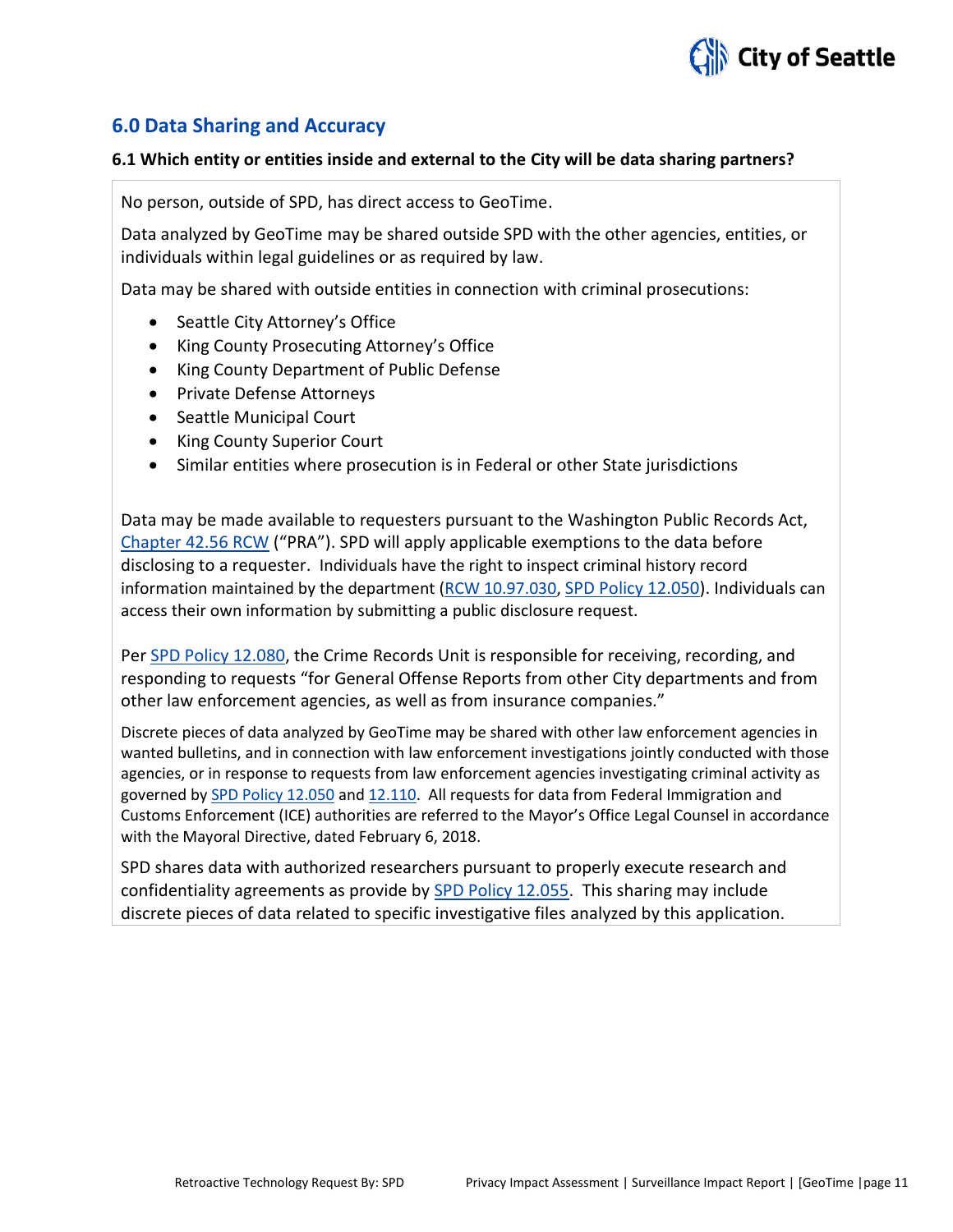#### **6.2 Why is data sharing necessary?**

Data sharing is frequently necessary during the course of a criminal investigation to follow up on leads and gather information on suspects from outside law enforcement agencies. Cooperation between law enforcement agencies is an essential part of the investigative process. For example, an investigator may send out a photo or description of a homicide suspect in order to find out if another LE agency knows their identity.

Products developed using this information may be shared with other law enforcement agencies. All products created with the information used in this project will be classified as Law Enforcement Sensitive. Any bulletins will be marked with the following restrictions: LAW ENFORCEMENT SENSITIVE — DO NOT LEAVE PRINTED COPIES UNATTENDED — DISPOSE OF IN SHREDDER ONLY – NOT FOR PUBLIC DISPLAY OR DISTRIBUTION — DO NOT FORWARD OR COPY.

#### **6.3 Are there any restrictions on non-City data use?**

Yes  $\boxtimes$  No  $\square$ 

#### **6.3.1 If you answered yes, provide a copy of the department's procedures and policies for ensuring compliance with these restrictions.**

Law enforcement agencies receiving criminal history information are subject to the requirements of [28 CFR Part 20.](https://www.ecfr.gov/cgi-bin/text-idx?tpl=/ecfrbrowse/Title28/28cfr20_main_02.tpl) In addition, Washington State law enforcement agencies are subject to the provisions of [WAC 446-20-260,](http://apps.leg.wa.gov/wac/default.aspx?cite=446-20-260) and [RCW Chapter 10.97.](http://app.leg.wa.gov/rcw/default.aspx?cite=10.97)

Once disclosed in response to PRA request, there are no restrictions on non-City data use; however, applicable exemptions will be applied prior to disclosure to any requestor who is not authorized to receive exempt content.

**6.4 How does the project/technology review and approve information sharing agreements, memorandums of understanding, new uses of the information, new access to the system by organizations within City of Seattle and outside agencies?**

Research agreements must meet the standards reflected in [SPD Policy 12.055.](http://www.seattle.gov/police-manual/title-12---department-information-systems/12055---criminal-justice-research) Law enforcement agencies receiving criminal history information are subject to the requirements of [28 CFR Part 20.](https://www.ecfr.gov/cgi-bin/text-idx?tpl=/ecfrbrowse/Title28/28cfr20_main_02.tpl) In addition, Washington State law enforcement agencies are subject to the provisions of [WAC 446-20-260,](http://apps.leg.wa.gov/wac/default.aspx?cite=446-20-260) and [RCW Chapter 10.97.](http://app.leg.wa.gov/rcw/default.aspx?cite=10.97)

Following Council approval of the SIR, SPD must seek Council approval for any material change to the purpose or manner in which the GeoTime may be used.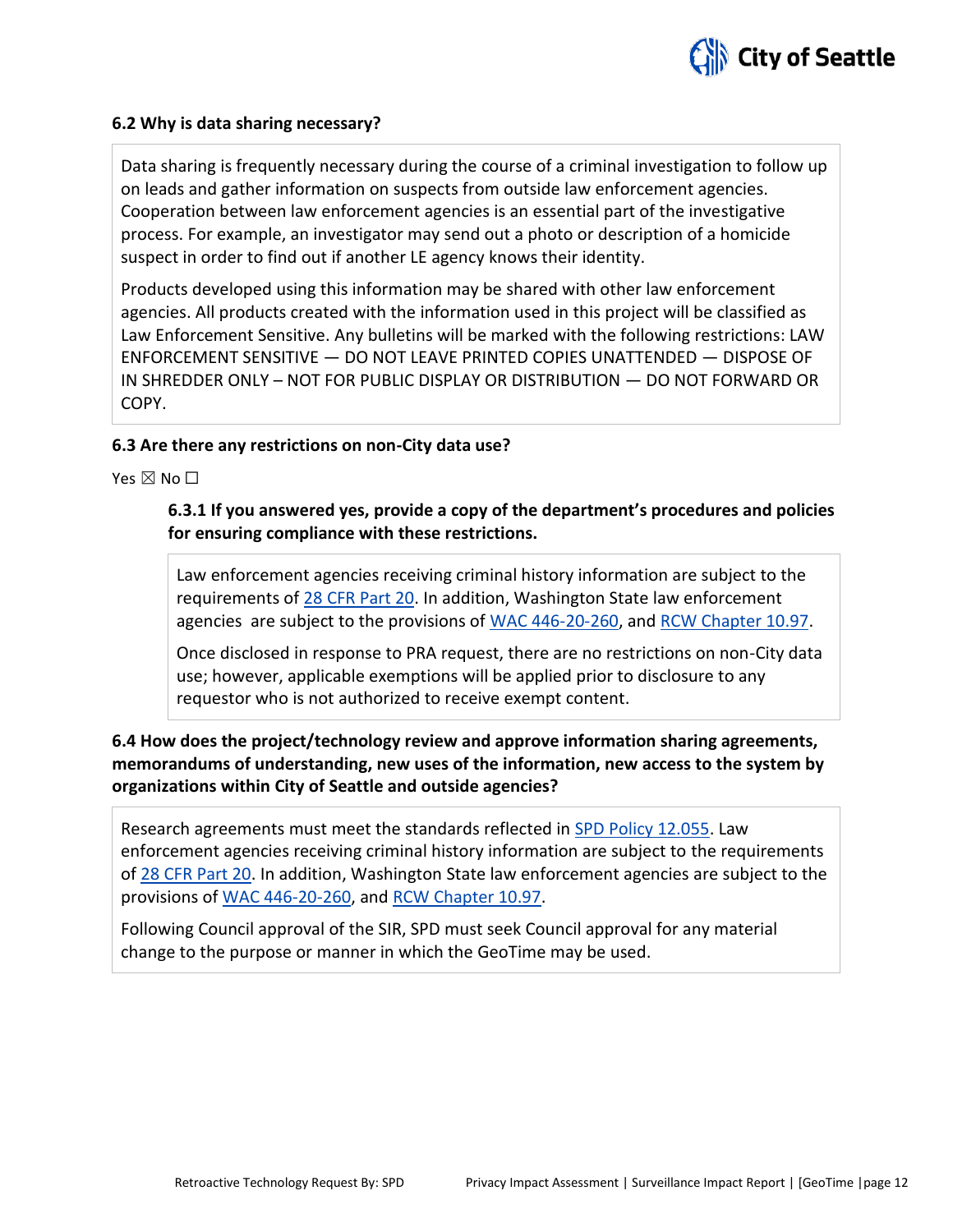

#### **6.5 Explain how the project/technology checks the accuracy of the information collected. If accuracy is not checked, please explain why.**

GeoTime does not collect information or data. It is a tool used to aggregate and analyze data manually input by investigators and exports complex geospatial maps which users save into locally stored investigation files.

### **6.6 Describe any procedures that allow individuals to access their information and correct inaccurate or erroneous information.**

Individuals may request records pursuant to the PRA, and individuals have the right to inspect criminal history record information maintained by the department [\(RCW 10.97.030,](http://app.leg.wa.gov/rcw/default.aspx?cite=10.97.030) [SPD Policy](http://www.seattle.gov/police-manual/title-12---department-information-systems/12050---criminal-justice-information-systems)  [12.050\)](http://www.seattle.gov/police-manual/title-12---department-information-systems/12050---criminal-justice-information-systems). Individuals can access their own information by submitting a public disclosure request.

## **7.0 Legal Obligations, Risks and Compliance**

### **7.1 What specific legal authorities and/or agreements permit and define the collection of information by the project/technology?**

GeoTime does not collect information or data. It is a tool used to aggregate and analyze data manually input by investigators and exports complex geospatial maps which users save into locally stored investigation files.

All use of GeoTime must also comply with SPD Policy 12.050 – Criminal Justice Information Systems and may only be used for legitimate criminal investigative purposes.

Use of GeoTime will be governed by the City of Seattle Intelligence Ordinance, 28 CFR Part 23, CJIS requirements, and any future applicable requirements.

### **7.2 Describe what privacy training is provided to users either generally or specifically relevant to the project/technology.**

Users of GeoTime undergo training on the use of the software.

All authorized users of GeoTime must be CJIS certified and must maintain Washington State ACCESS certification.

SPD Policy 12.050 mandates that all employees receive Security Awareness Training (Level 2), and all employees also receive City Privacy Training. All SPD employees must adhere to laws, City policy, and Department Policy (SPD Policy 5.001), many of which contain specific privacy requirements. Any employees suspected of being in violation of laws or policy or other misconduct are subject to discipline, as outlined in SPD Policy 5.002.

The CJIS training requirements can be found in the appendices of this document, as well as in question 3.3, above.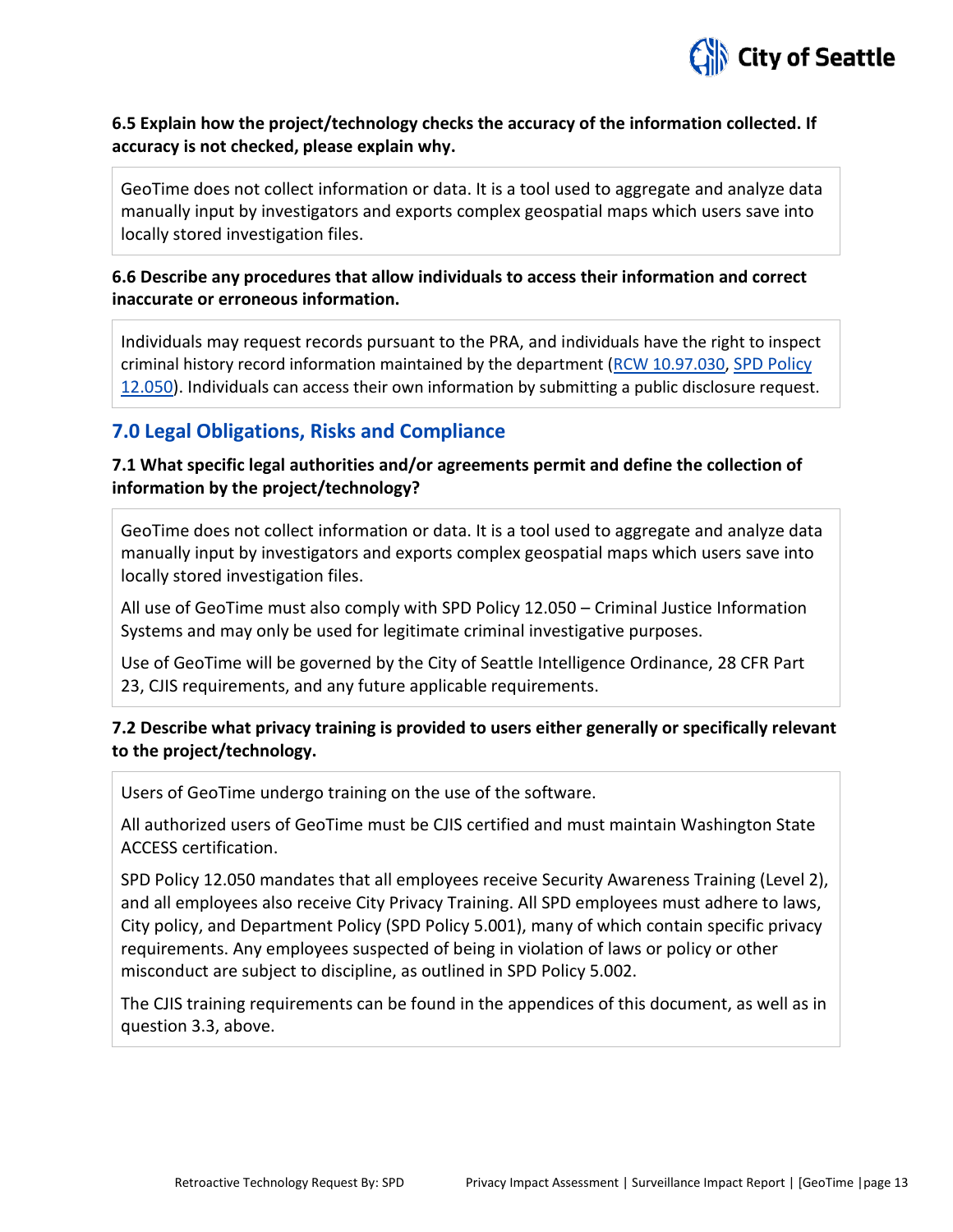

### **7.3 Given the specific data elements collected, describe the privacy risks identified and for each risk, explain how it was mitigated. Specific risks may be inherent in the sources or methods of collection, or the quality or quantity of information included.**

GeoTime does not collect information or data. It is a tool used to aggregate and analyze data manually input by investigators and exports complex geospatial maps which users save into locally stored investigation files.

The nature of the Department's mission will inevitably lead it to collect and maintain information many may believe to be private and potentially embarrassing. Minimizing privacy risks revolve around disclosure of personally identifiable information.

The primary privacy risk with this system pertains to Personally Identifiable Information (PII) being added on individuals not directly associated with criminal activity. To mitigate this risk, users only add PII on individuals associated with a criminal investigation and/or collected in accordance with the City of Seattle Intelligence Ordinance. In addition, SPD conducts regular reviews of audit logs to ensure proper use and retention of the data.

### **7.4 Is there any aspect of the project/technology that might cause concern by giving the appearance to the public of privacy intrusion or misuse of personal information?**

The public may express concern over the consolidation of so much information about individuals, but all of the data that is input into GeoTime is already available to investigators. GeoTime simply works to make accessing and analyzing that information more efficient.

## **8.0 Monitoring and Enforcement**

### **8.1 Describe how the project/technology maintains a record of any disclosures outside of the department.**

The information analyzed by the GeoTime software relates to ongoing criminal investigations. Information will be released in response to public disclosure requests as applicable under the Public Records Act and the City of Seattle Intelligence Ordinance, just as they are applicable to any other SPD investigative records.

Per SPD Policy 12.080, requests for public disclosure are logged by SPD's Legal Unit. Any action taken, and data released subsequently in response to subpoenas is then tracked through a log maintained by the Legal Unit. Public disclosure requests are tracked through the City's GovQA Public Records Response System, and responses to Public Disclosure Requests, including responsive records provided to a requestor, are retained by SPD for two years after the request is completed.

**8.2 What auditing measures are in place to safeguard the information, and policies that pertain to them, as well as who has access to the audit data? Explain whether the project/technology conducts self-audits, third party audits or reviews.**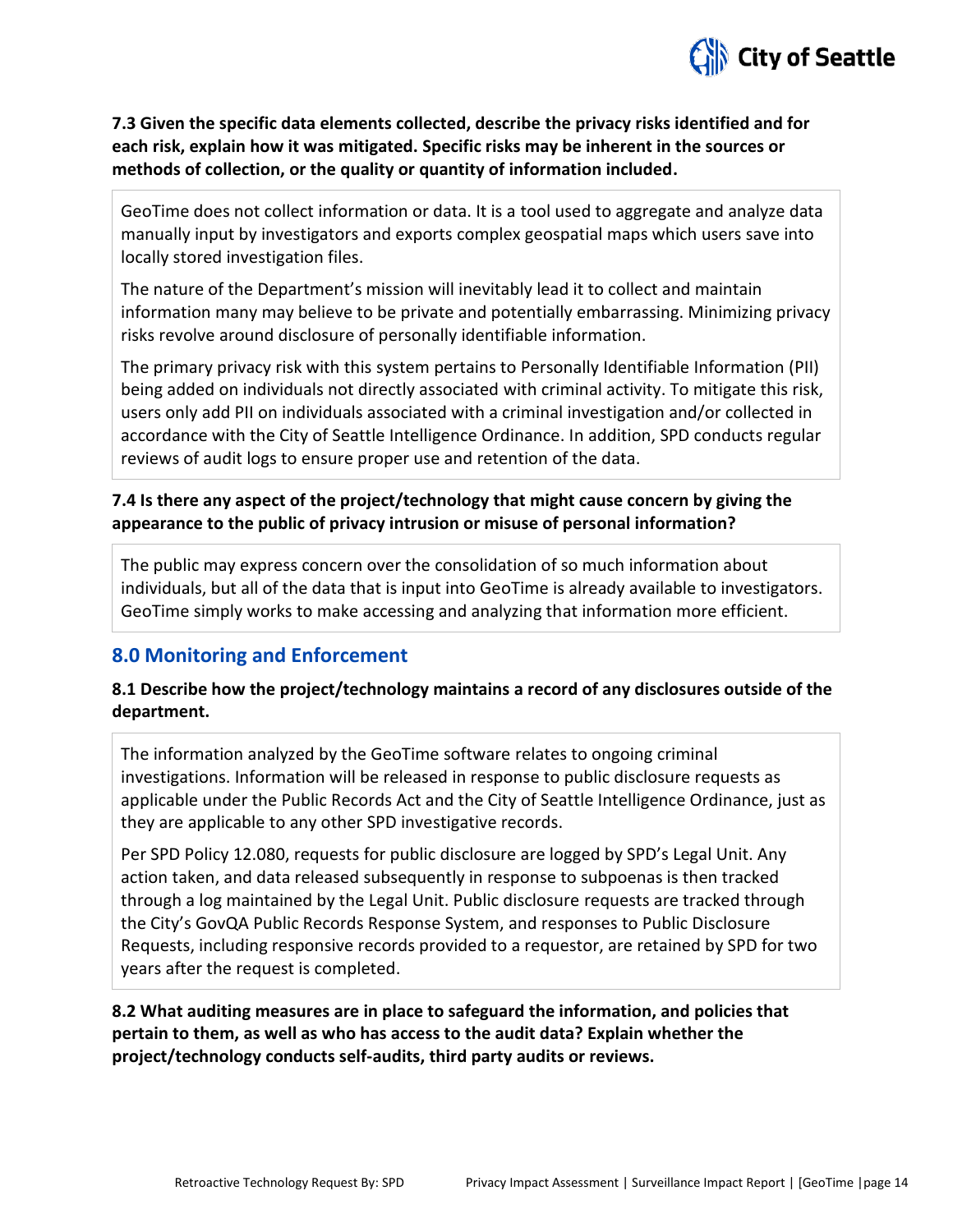

SPD's Audit, Policy and Research Section is authorized to conduct audits of all investigative data collection software and systems. In addition, the Office of Inspector General and the federal monitor can conduct audits of the software, and its use, at any time. Audit data is available to the public via Public Records Request.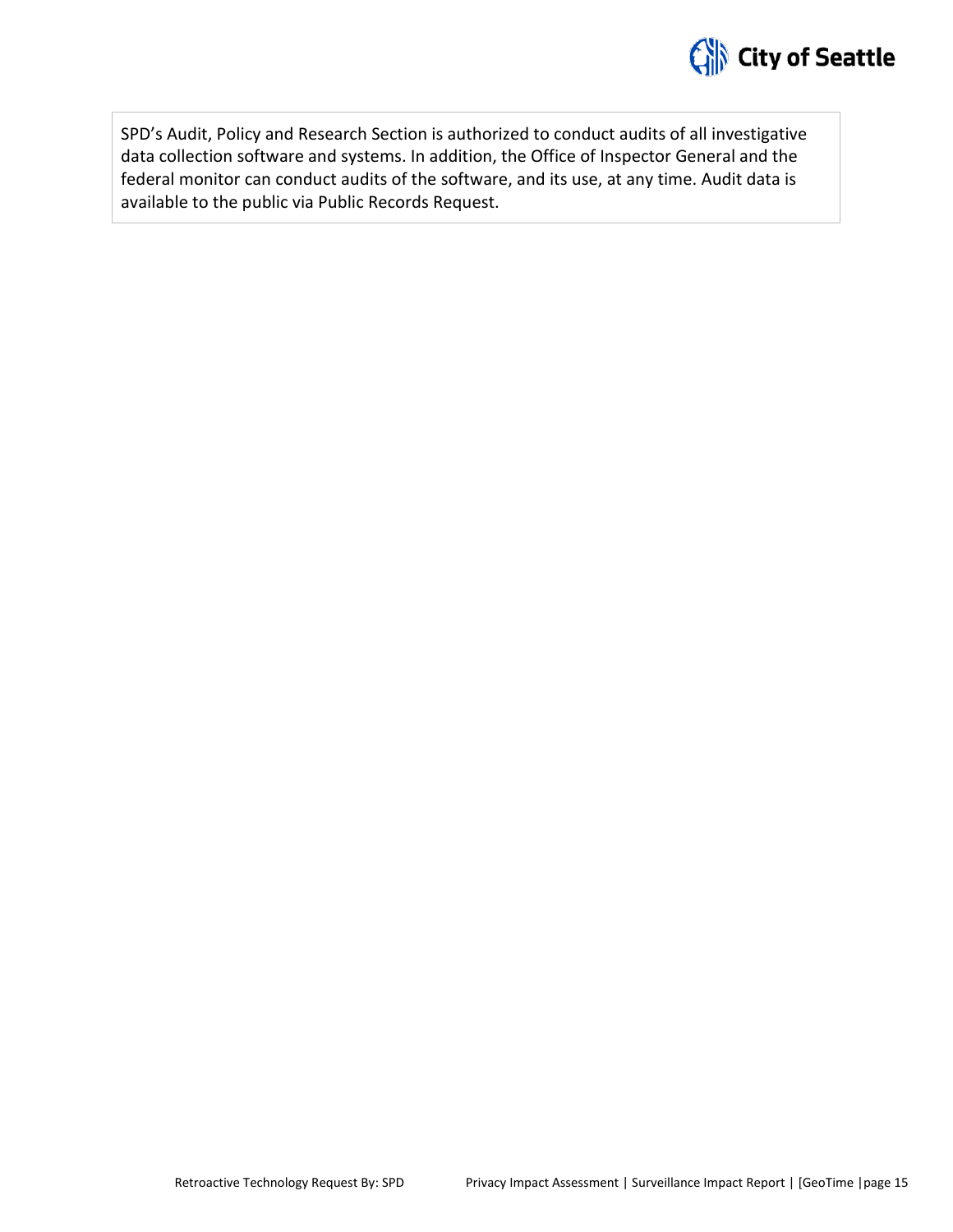## **Financial Information**

## **Purpose**

This section provides a description of the fiscal impact of the surveillance technology, as required by the surveillance ordinance.

## **1.1 Fiscal Impact**

Provide a description of the fiscal impact of the project/technology by answering the questions below.

#### **1.1 Current or potential sources of funding: initial acquisition costs.**

Current  $\boxtimes$  potential  $\Box$ 

| Date of initial | Date of go | Direct initial | Professional             | Other       | Initial     |
|-----------------|------------|----------------|--------------------------|-------------|-------------|
| acquisition     | live       | acquisition    | services for             | acquisition | acquisition |
|                 |            | cost           | acquisition              | costs       | funding     |
|                 |            |                |                          |             | source      |
| 4/1/2016        |            | \$4,630        | $\overline{\phantom{0}}$ |             | SPD Budget  |
| Notes:          |            |                |                          |             |             |
| N/A             |            |                |                          |             |             |

#### **1.2 Current or potential sources of funding: on-going operating costs, including maintenance, licensing, personnel, legal/compliance use auditing, data retention and security costs.**

Current  $\boxtimes$  potential  $\Box$ 

| Annual          | Legal/compliance, | Department | IT overhead | Annual funding    |
|-----------------|-------------------|------------|-------------|-------------------|
| maintenance and | audit, data       | overhead   |             | source            |
| licensing       | retention and     |            |             |                   |
|                 | other security    |            |             |                   |
|                 | costs             |            |             |                   |
| \$5500          | -                 |            |             | <b>SPD Budget</b> |

Notes:

Annual Maintenance Renewal of 2 concurrent seats of GeoTime Software.

#### **1.3 Cost savings potential through use of the technology**

This tool has proven to be extremely valuable in many investigations. Quantifying the cost savings through this technology is difficult as the primary purpose is to improve the department's effectiveness at reducing crime and improving public safety.

### **1.4 Current or potential sources of funding including subsidies or free products offered by vendors or governmental entities**

N/A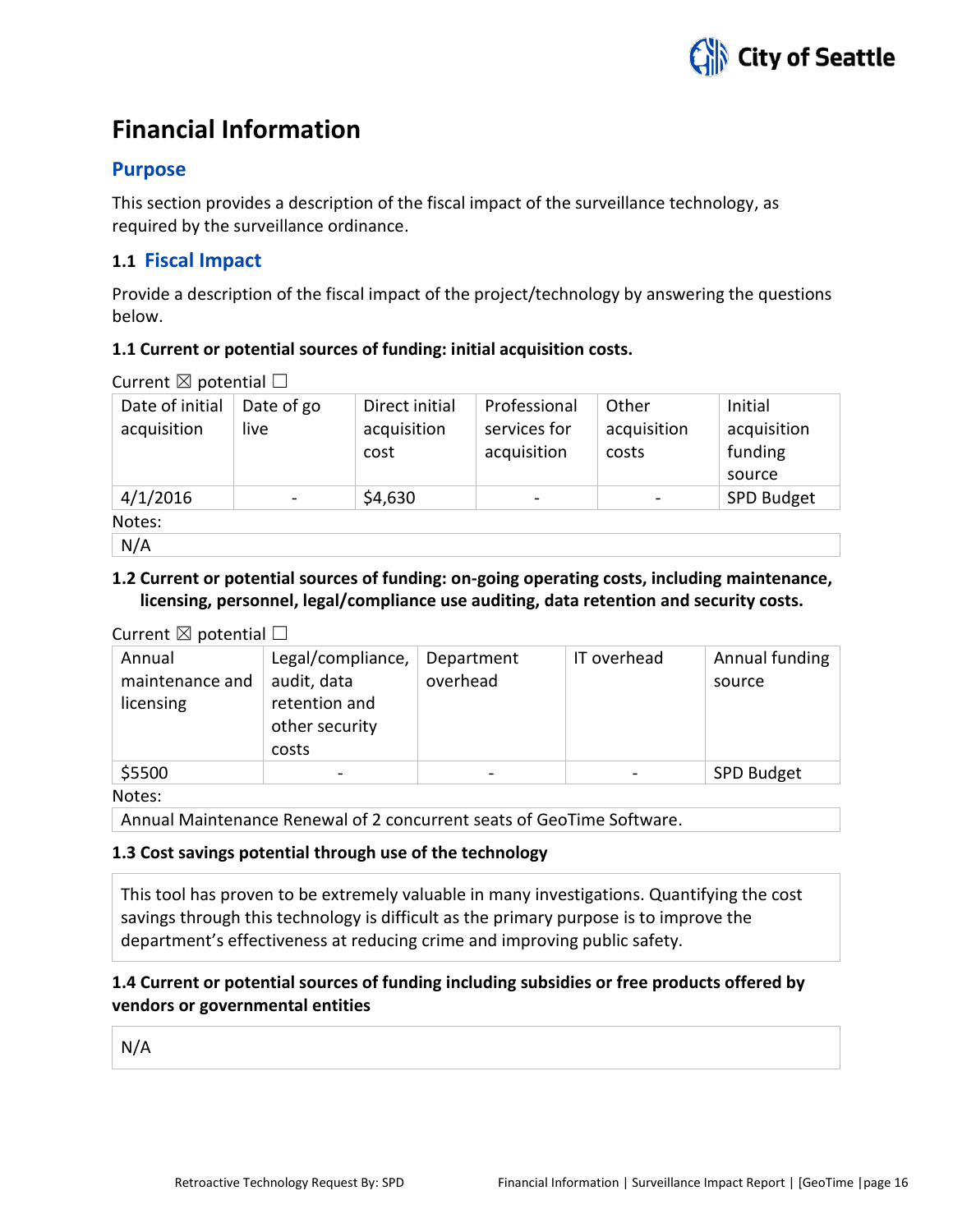

## **Expertise and References**

### **Purpose**

The following information is provided to ensure that Council has a group of experts to reference while reviewing the completed surveillance impact report ("SIR"). Any individuals or agencies referenced must be made aware ahead of publication that their information has been included. All materials must be available for Council to access or review, without requiring additional purchase or contract.

## **1.0 Other Government References**

Please list any other government bodies that have implemented this technology and can speak to the implementation of this technology.

| Agency, municipality, etc. | Primary contact | Description of current use |
|----------------------------|-----------------|----------------------------|
| N/A                        | N/A             | N/A                        |

## **2.0 Academics, Consultants, and Other Experts**

Please list any experts in the technology under consideration, or in the technical completion of the service or function the technology is responsible for.

| Agency, municipality, etc. | Primary contact | Description of current use |
|----------------------------|-----------------|----------------------------|
| N/A                        | N/A             | N/A                        |

## **3.0 White Papers or Other Documents**

Please list any authoritative publication, report or guide that is relevant to the use of this technology or this type of technology.

| Title                                                                                                                               | Publicati<br>on. | Link                                                                                                                                                                |
|-------------------------------------------------------------------------------------------------------------------------------------|------------------|---------------------------------------------------------------------------------------------------------------------------------------------------------------------|
| Kapler, T., &<br>Wright, W. (2005).<br>Geotime<br>information<br>visualization. Infor<br>mation<br>visualization, 4(2),<br>136-146. |                  | http://www.cs.umd.edu/hcil/VASTcontest06/SUBMITTED/Ocu<br>lus-nSpace&GeoTime/Oculus-<br>nSpace&GeoTime/ref%20papers/KaplerWright GeoTime Info<br>Viz Final Conf.pdf |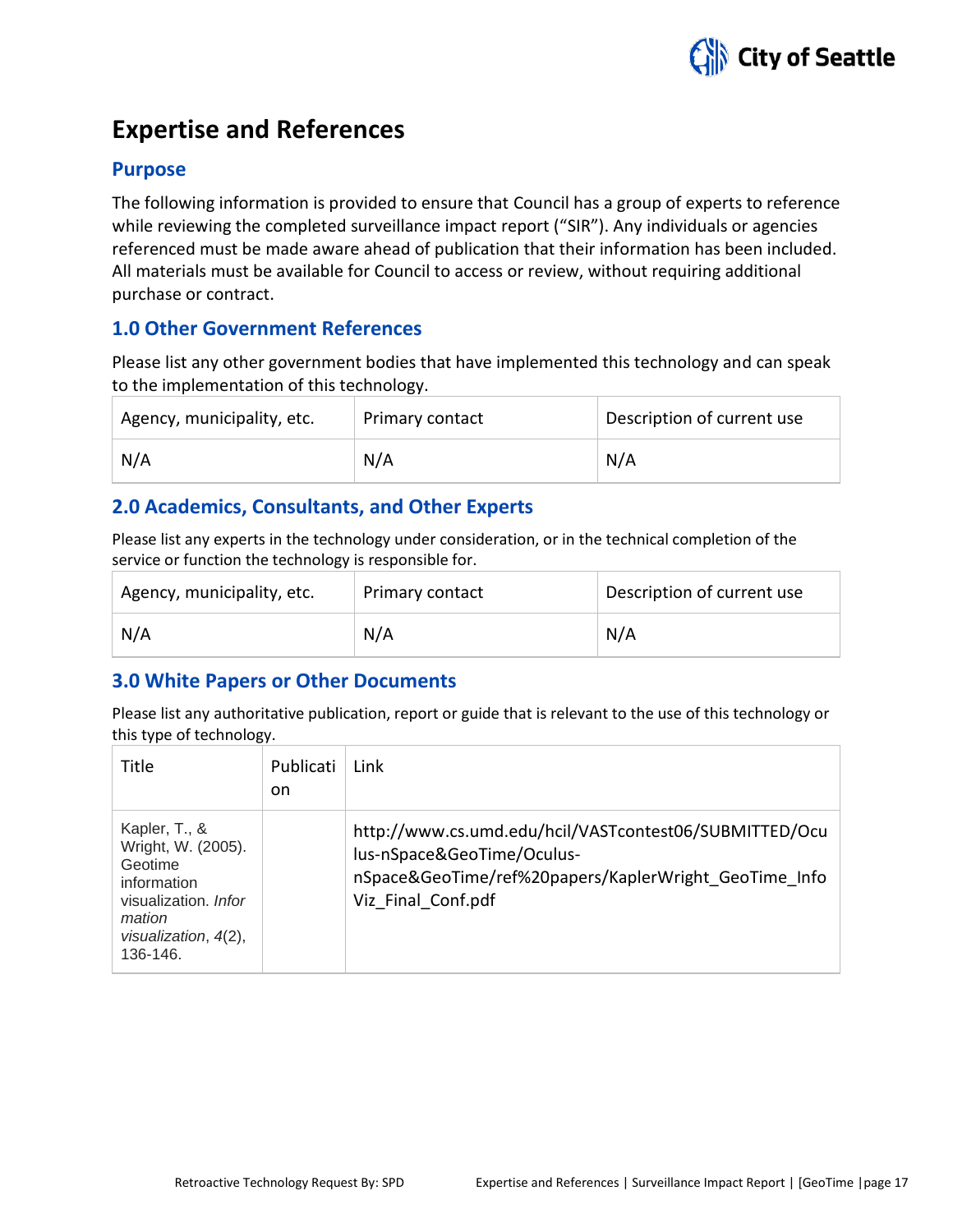

## **Racial Equity Toolkit ("RET") and engagement for public comment worksheet**

### **Purpose**

Departments submitting a SIR are required to complete an adapted version of the Racial Equity Toolkit ("RET") in order to:

- Provide a framework for the mindful completion of the SIR in a way that is sensitive to the historic exclusion of vulnerable and historically underrepresented communities. Particularly, to inform the public engagement efforts departments will complete as part of the surveillance impact report.
- Highlight and mitigate any impacts on racial equity from the adoption and the use of the technology.
- Highlight and mitigate any disparate impacts on individuals or vulnerable communities.
- Fulfill the public engagement requirements of the surveillance impact report.

## **Adaptation of the RET for Surveillance Impact Reports**

The RET was adapted for the specific use by the Seattle Information Technology Departments' ("Seattle IT") Privacy Team, the Office of Civil Rights ("OCR"), and Change Team members from Seattle IT, Seattle City Light, Seattle Fire Department, Seattle Police Department, and Seattle Department of Transportation.

## **Racial Equity Toolkit Overview**

The vision of the Seattle Race and Social Justice Initiative ("RSJI") is to eliminate racial inequity in the community. To do this requires ending individual racism, institutional racism and structural racism. The RET lays out a process and a set of questions to guide the development, implementation and evaluation of policies, initiatives, programs, and budget issues to address the impacts on racial equity.

## **1.0 Set Outcomes**

## **1.1. Seattle City Council has defined the following inclusion criteria in the surveillance ordinance, and they serve as important touchstones for the risks departments are being asked to resolve and/or mitigate. Which of the following inclusion criteria apply to this technology?**

 $\Box$  The technology disparately impacts disadvantaged groups.

 $\square$  There is a high likelihood that personally identifiable information will be shared with non-City entities that will use the data for a purpose other than providing the City with a contractually agreed-upon service.

 $\Box$  The technology collects data that is personally identifiable even if obscured, de-identified, or anonymized after collection.

 $\boxtimes$  The technology raises reasonable concerns about impacts to civil liberty, freedom of speech or association, racial equity, or social justice.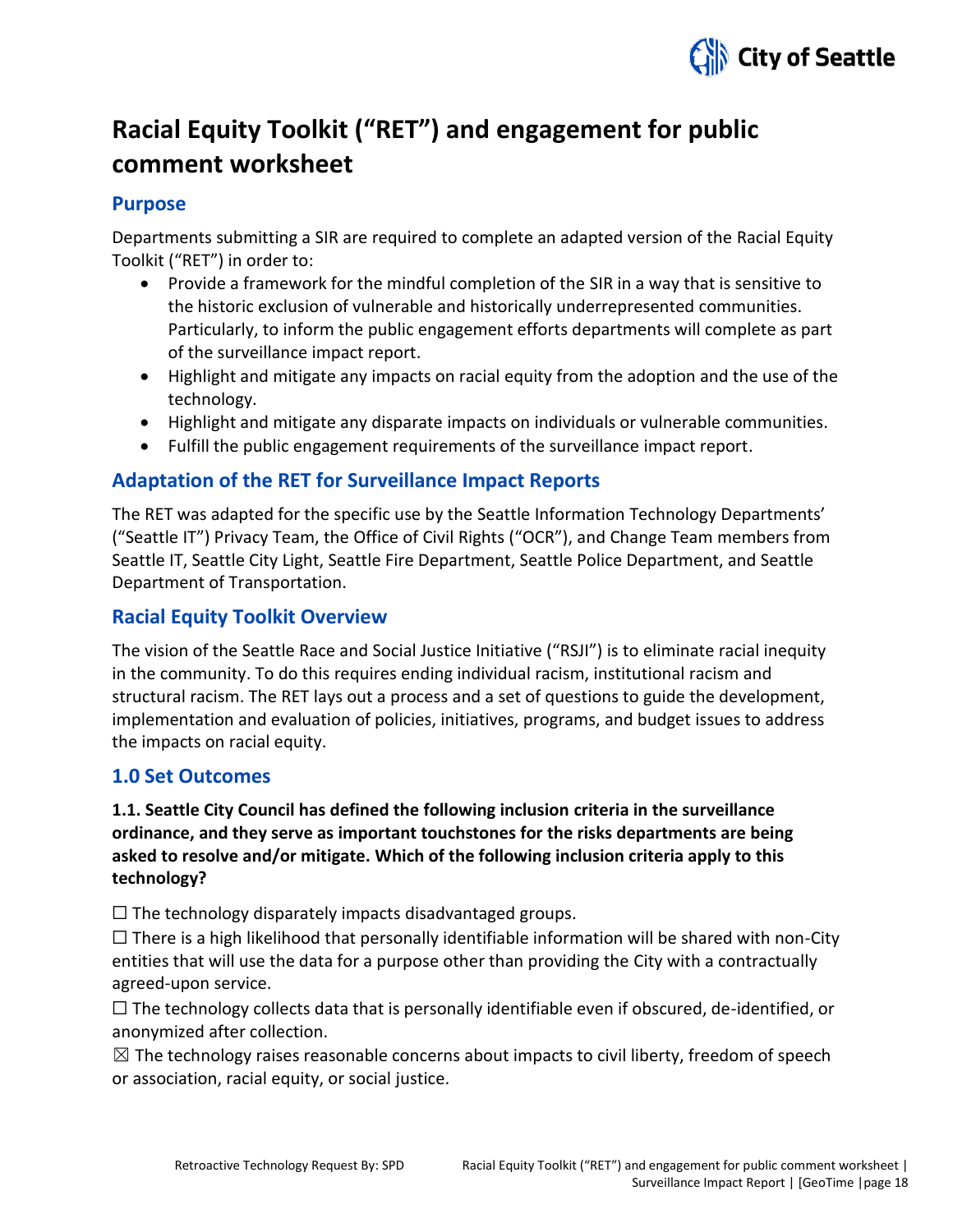

#### **1.2 What are the potential impacts on civil liberties through the implementation of this technology? How is the department mitigating these risks?**

GeoTime is an application which has been developed to visualize the spatial interconnectedness of information over time and geography. Members of the public may be concerned that this software could be used to track members of the community who are not associated with the investigation.

SPD mitigates this risk several ways:

GeoTime is only used during the investigation of crimes.

All use of GeoTime must also comply with SPD Policy 12.050 – [Criminal Justice Information](https://www.seattle.gov/police-manual/title-12---department-information-systems/12050---criminal-justice-information-systems)  [Systems](https://www.seattle.gov/police-manual/title-12---department-information-systems/12050---criminal-justice-information-systems) and may only be used for legitimate criminal investigative purposes.

Use of GeoTime is governed by the City of Seattle Intelligence Ordinance, 28 CFR Part 23, CJIS requirements, and any future applicable requirements.

The data analyzed using GeoTime is obtained by investigators under during the execution of court ordered warrants.

#### **1.3 What are the risks for racial or ethnicity-based bias through each use or deployment of this technology? How is the department mitigating these risks?**

Include a description of any issues that may arise such as algorithmic bias or the possibility for ethnic bias to emerge in people and/or system decision-making.

The mission of the Seattle Police Department is to prevent crime, enforce the law, and support quality public safety by delivering respectful, professional, and dependable police services. To mitigate against any potential algorithmic bias or ethnic bias to emerge in the use of GeoTime, SPD employees are responsible for gathering, creating, and disseminating information (internally or externally as defined above) and are bound by SPD Policy 5.140 which forbids bias-based policing and outlines processes for reporting and documenting any suspected bias-based behavior, as well as accountability measures.

#### **1.4 Where in the City is the technology used or deployed?**

 $\boxtimes$  all Seattle neighborhoods

| $\Box$ Ballard             | $\Box$ Northwest                     |
|----------------------------|--------------------------------------|
| $\Box$ Belltown            | $\Box$ Madison Park / Madison Valley |
| $\Box$ Beacon Hill         | $\Box$ Magnolia                      |
| $\Box$ Capitol Hill        | $\Box$ Rainier Beach                 |
| $\Box$ Central District    | $\Box$ Ravenna / Laurelhurst         |
| $\Box$ Columbia City       | $\Box$ South Lake Union / Eastlake   |
| $\Box$ Delridge            | $\Box$ Southeast                     |
| $\Box$ First Hill          | $\Box$ Southwest                     |
| $\Box$ Georgetown          | $\Box$ South Park                    |
| $\Box$ Greenwood / Phinney | $\Box$ Wallingford / Fremont         |
|                            |                                      |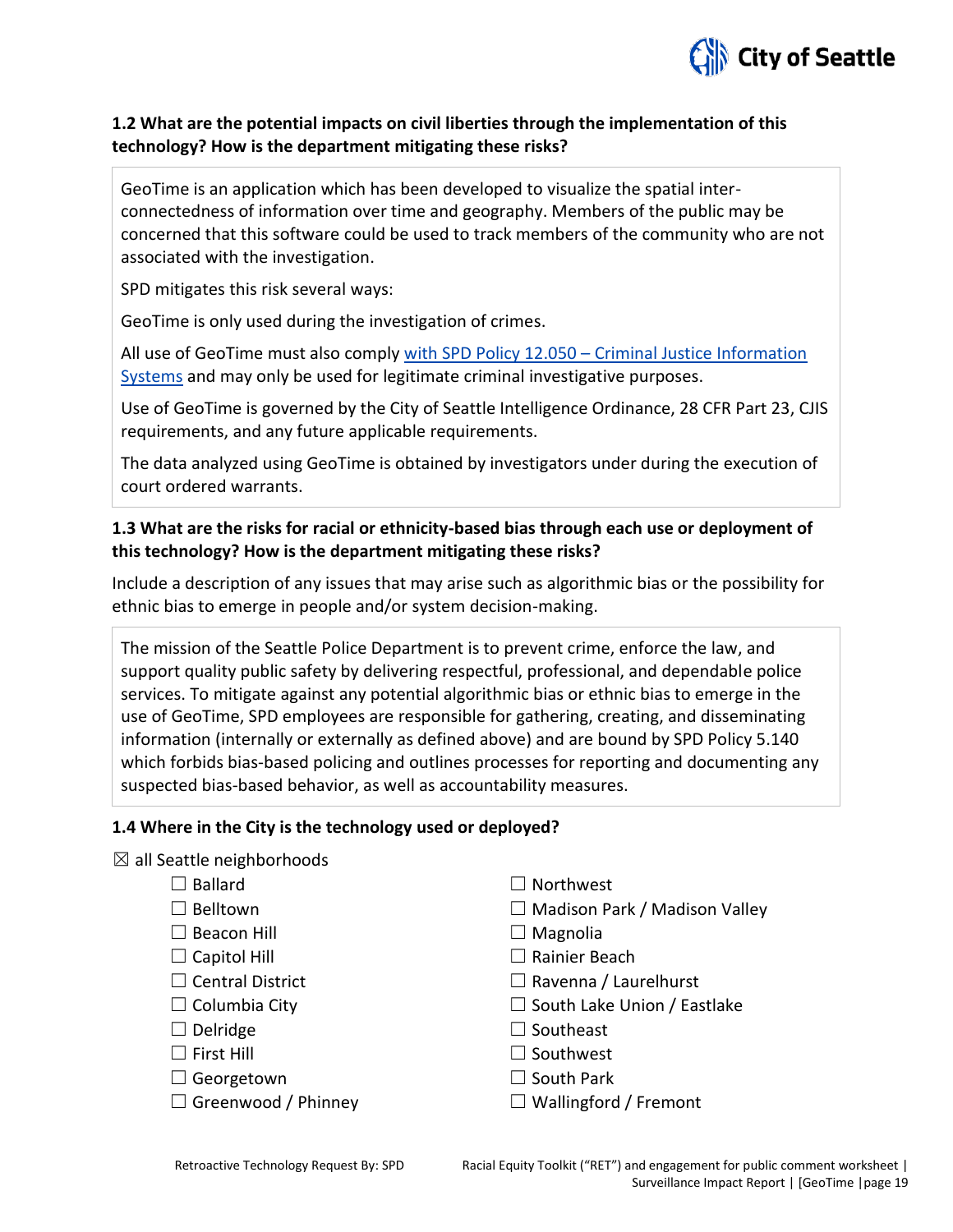

| $\Box$ International District | $\Box$ West Seattle                  |
|-------------------------------|--------------------------------------|
| $\Box$ Interbay               | $\Box$ King county (outside Seattle) |
| $\Box$ North                  | $\Box$ Outside King County.          |
| $\Box$ Northeast              |                                      |

If possible, please include any maps or visualizations of historical deployments / use.

If possible, please include any maps or visualizations of historical deployments / use here.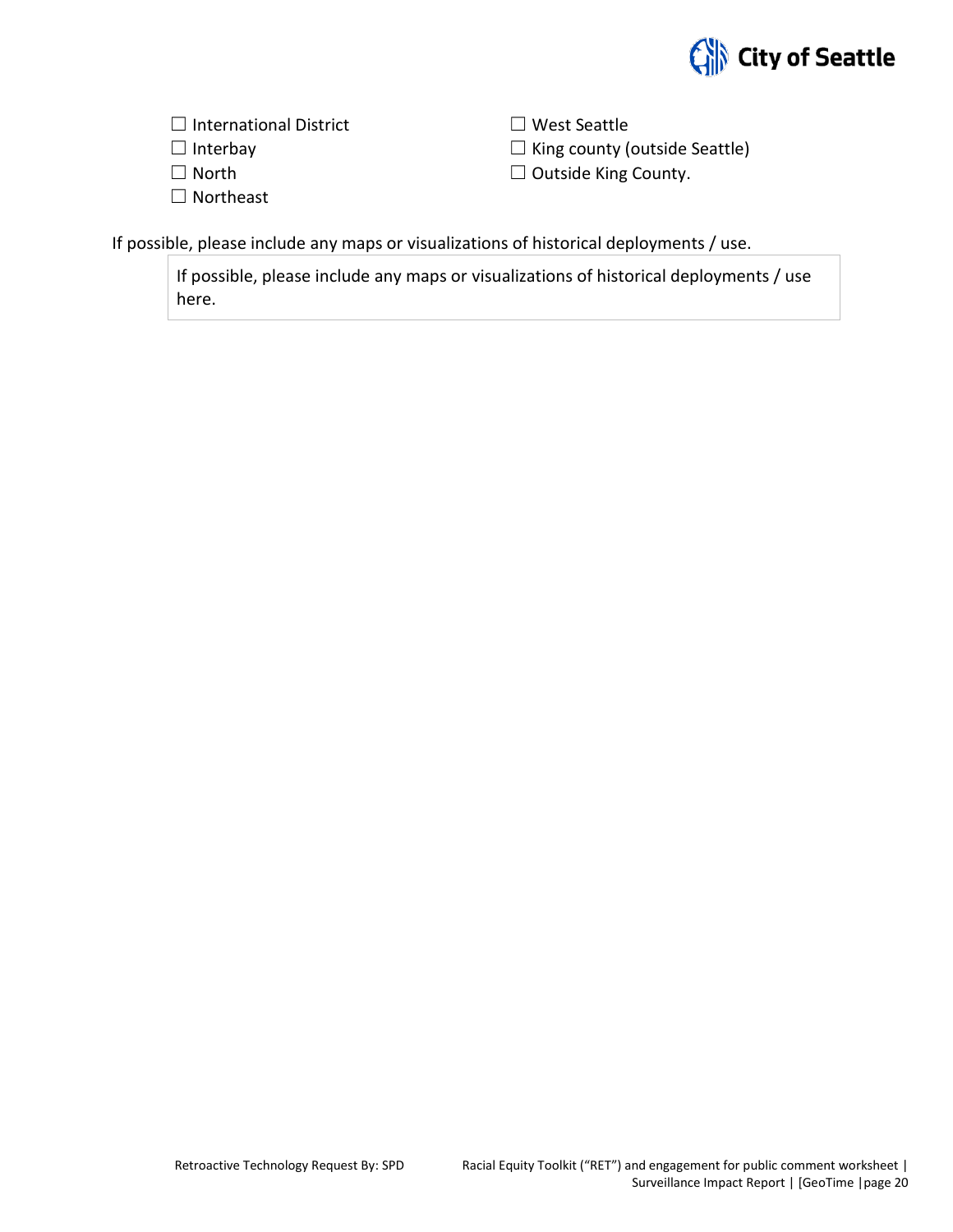

#### **1.4.1 What are the racial demographics of those living in this area or impacted by these issues?**

City of Seattle demographics: White - 69.5%; Black or African American - 7.9%; Amer. Indian & Alaska Native - 0.8%; Asian - 13.8%; Native Hawaiian & Pacific Islander - 0.4; Other race - 2.4%; Two or more races - 5.1%; Hispanic or Latino ethnicity (of any race): 6.6%; Persons of color: 33.7%.

King County demographics: White – 70.1%; Black or African American – 6.7%; American Indian & Alaskan Native – 1.1%; Asian, Native Hawaiian, Pacific Islander – 17.2%; Hispanic or Latino (of any race) – 9.4%

### **1.4.2 How does the Department to ensure diverse neighborhoods, communities, or individuals are not specifically targeted through the use or deployment of this technology?**

GeoTime is used during the investigation of criminal investigations. There is no distinction in the levels of service this system provides to the various and diverse neighborhoods, communities, or individuals within the city.

All use of GeoTime must also comply with SPD Policy 12.050 – Criminal Justice Information Systems and may only be used for legitimate criminal investigative purposes.

Use of GeoTime is be governed by the City of Seattle Intelligence Ordinance, 28 CFR Part 23, CJIS requirements, and any future applicable requirements.

### **1.5 How do decisions around data sharing have the potential for disparate impact on historically targeted communities? What is the department doing to mitigate those risks?**

The Aspen Institute on Community Change defines *structural racism* as "…public policies, institutional practices, cultural representations and other norms [which] work in various, often reinforcing ways to perpetuate racial group inequity."<sub>1</sub> Data sharing has the potential to be a contributing factor to structural racism and thus creating a disparate impact on historically targeted communities. Data sharing is frequently necessary during the course of a criminal investigation to follow up on leads and gather information on suspects from outside law enforcement agencies. Cooperation between law enforcement agencies is an essential part of the investigative process.

In an effort to mitigate the possibility of disparate impact on historically targeted communities, SPD has established policies regarding the dissemination of data in connection with criminal prosecutions, Washington Public Records Act (Chapter 42.56 RCW), and other authorized researchers.

Further, SPD Policy 5.140 forbids bias-based policing and outlines processes for reporting and documenting any suspected bias-based behavior, as well as accountability measures.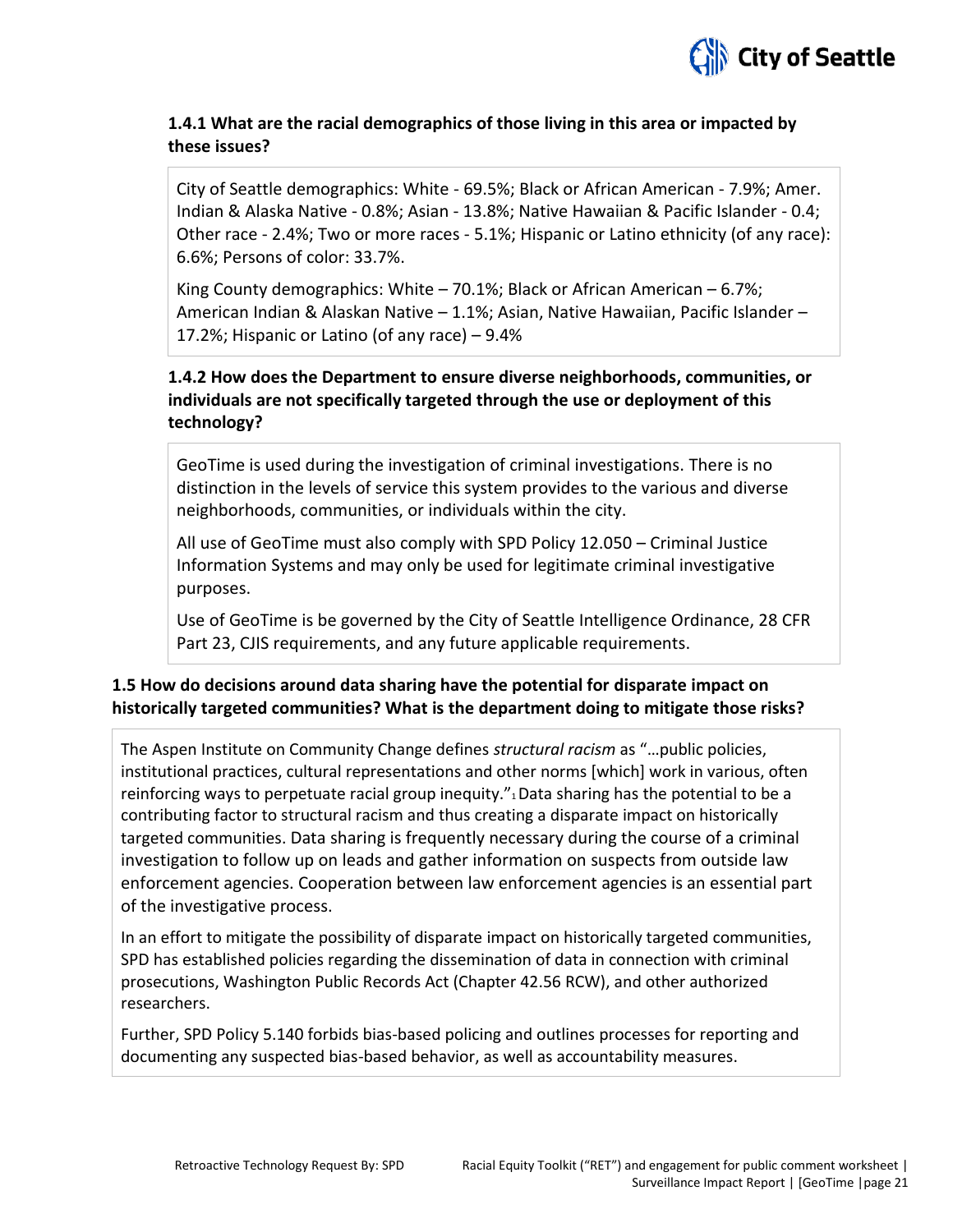

**1.6 How do decisions around data storage and retention have the potential for disparate impact on historically targeted communities? What is the department doing to mitigate those risks?** 

Like decisions around data sharing, data storage and retention have similar potential for disparate impact on historically targeted communities. The information analyzed by GeoTime is related only to criminal investigations and its users are subject to SPD's existing policies prohibiting bias-based policing. Further, SPD Policy 5.140 forbids bias-based policing and outlines processes for reporting and documenting any suspected bias-based behavior, as well as accountability measures.

## **1.7 What are potential unintended consequences (both negative and positive potential impact)? What proactive steps can you / have you taken to ensure these consequences do not occur.**

The most important unintended possible consequence related to the continued utilization of GeoTime is the possibility that erroneous links between individuals not related to criminal investigations may be considered. The information analyzed by GeoTime is related only to criminal investigations and its users are subject to SPD's existing policies prohibiting bias-based policing. The data analyzed using GeoTime is obtained by investigators under during the execution of court ordered warrants.

## **2.0 Public Outreach**

#### **2.1 Organizations who received a personal invitation to participate.**

Please include a list of all organizations specifically invited to provide feedback on this technology.

|  | ___ |
|--|-----|
|  |     |

#### **2.1 Scheduled public meeting(s).**

Meeting notes, sign-in sheets, all comments received, and questions from the public will be included in Appendix B, C, D, E, F, G, H and I. Comment analysis will be summarized in section 3.0 Public Comment Analysis.

| Location                  |  |
|---------------------------|--|
| <b>Time</b>               |  |
| Capacity                  |  |
| <b>Link to URL Invite</b> |  |

### **2.2 Scheduled focus Group Meeting(s)**

Meeting 1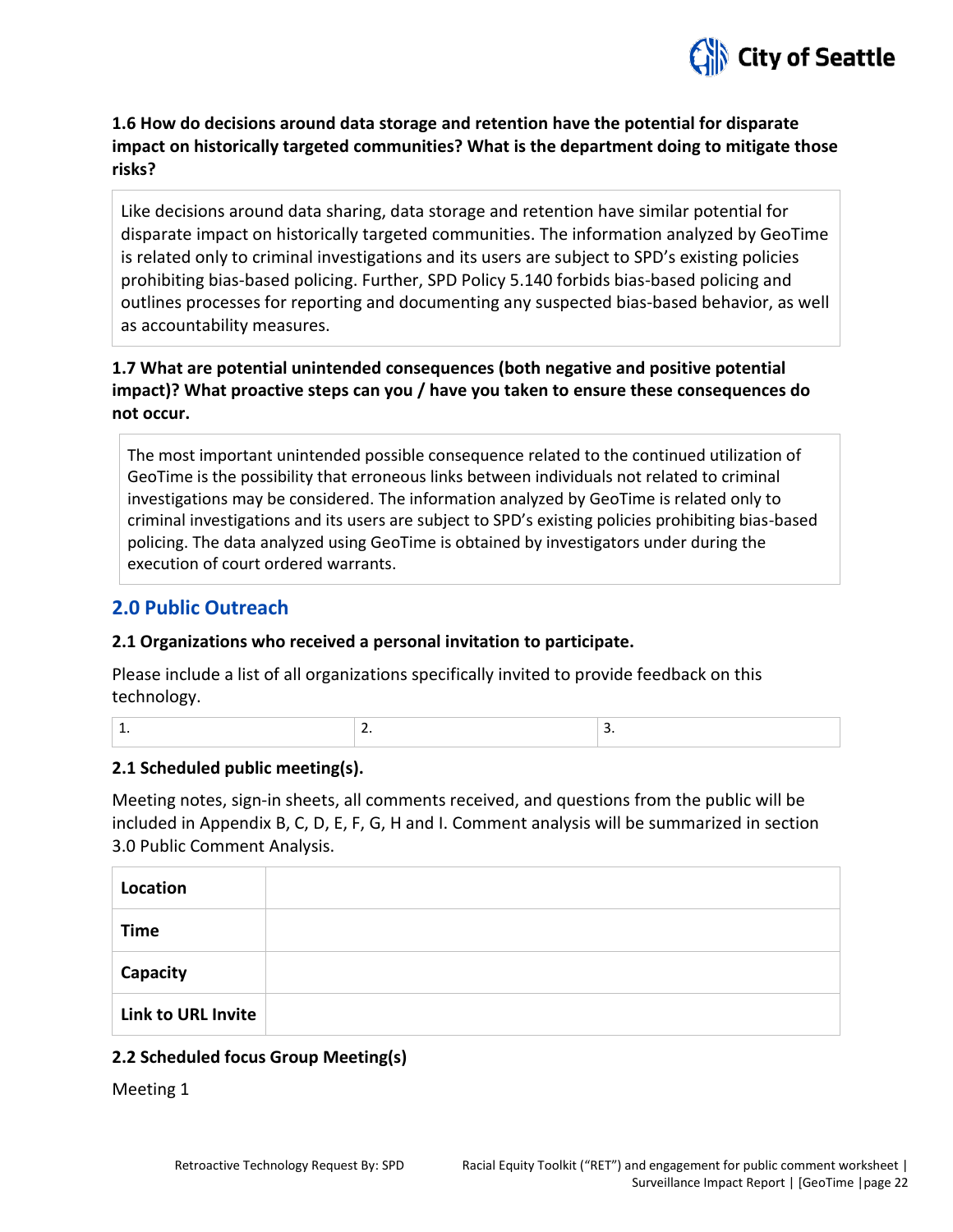

| <b>Community</b><br>Engaged |  |
|-----------------------------|--|
| <b>Date</b>                 |  |

Meeting 2

| <b>Community</b><br>Engaged |  |
|-----------------------------|--|
| Date                        |  |

## **3.0 Public Comment Analysis**

This section will be completed after the public comment period has been completed on [DATE] by Privacy Office staff.

#### **3.1 Summary of Response Volume**

Dashboard of respondent demographics.

#### **3.2 Question One: What concerns, if any, do you have about the use of this technology?**

Dashboard of respondent demographics.

#### **3.3 Question Two: What value, if any, do you see in the use of this technology?**

Dashboard of respondent demographics.

#### **3.4 Question Three: What would you want City leadership to consider when making a decision about the use of this technology?**

Dashboard of respondent demographics.

#### **3.5 Question Four: General response to the technology.**

Dashboard of respondent demographics.

#### **3.5 General Surveillance Comments**

These are comments received that are not particular to any technology currently under review.

Dashboard of respondent demographics.

### **4.0 Response to Public Comments**

This section will be completed after the public comment period has been completed on [DATE].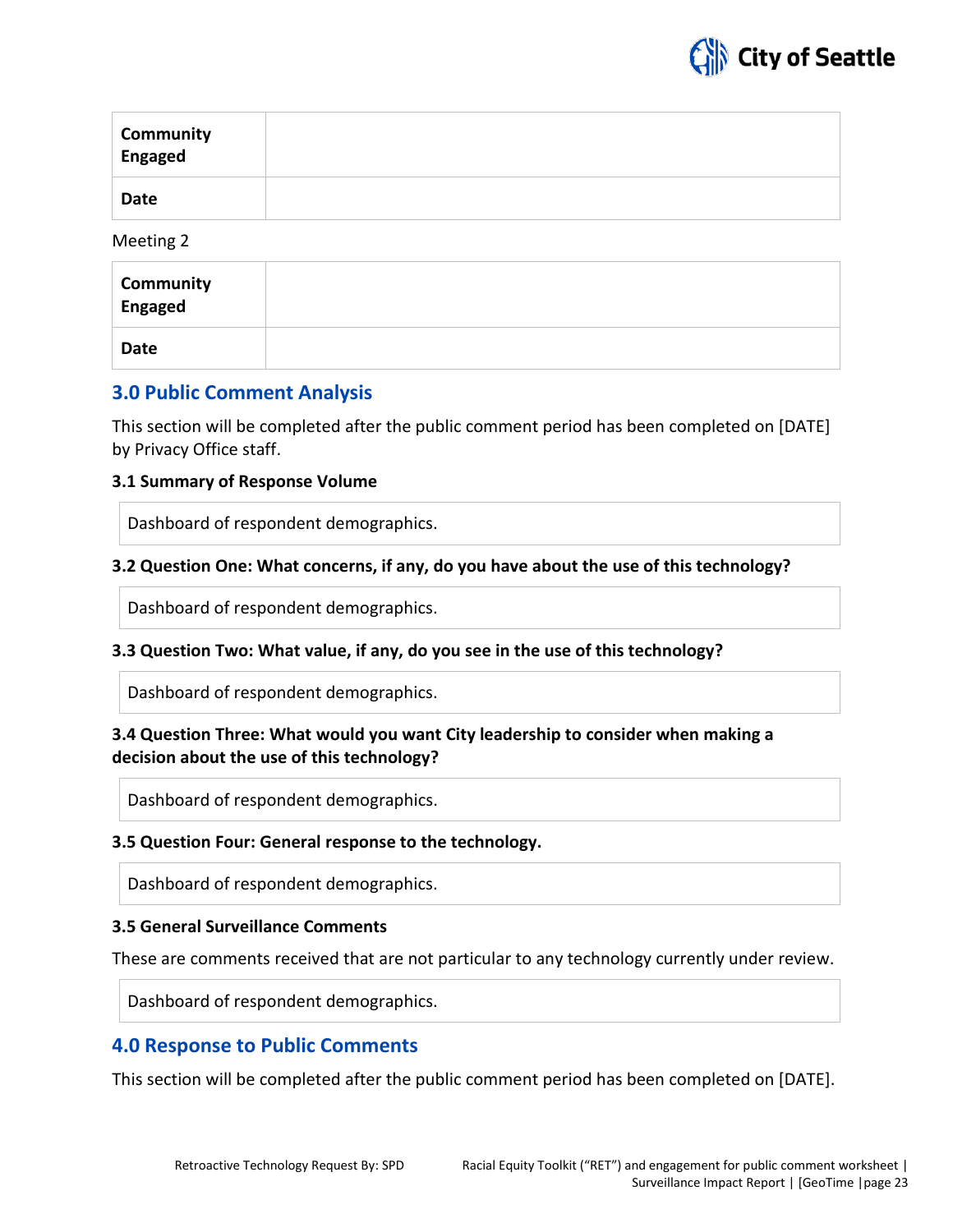

#### **4.1 How will you address the concerns that have been identified by the public?**

What program, policy and partnership strategies will you implement? What strategies address immediate impacts? Long-term impacts? What strategies address root causes of inequity listed above? How will you partner with stakeholders for long-term positive change?

## **5.0 Equity Annual Reporting**

#### **5.1 What metrics for this technology be reported to the CTO for the annual equity assessments?**

Respond here.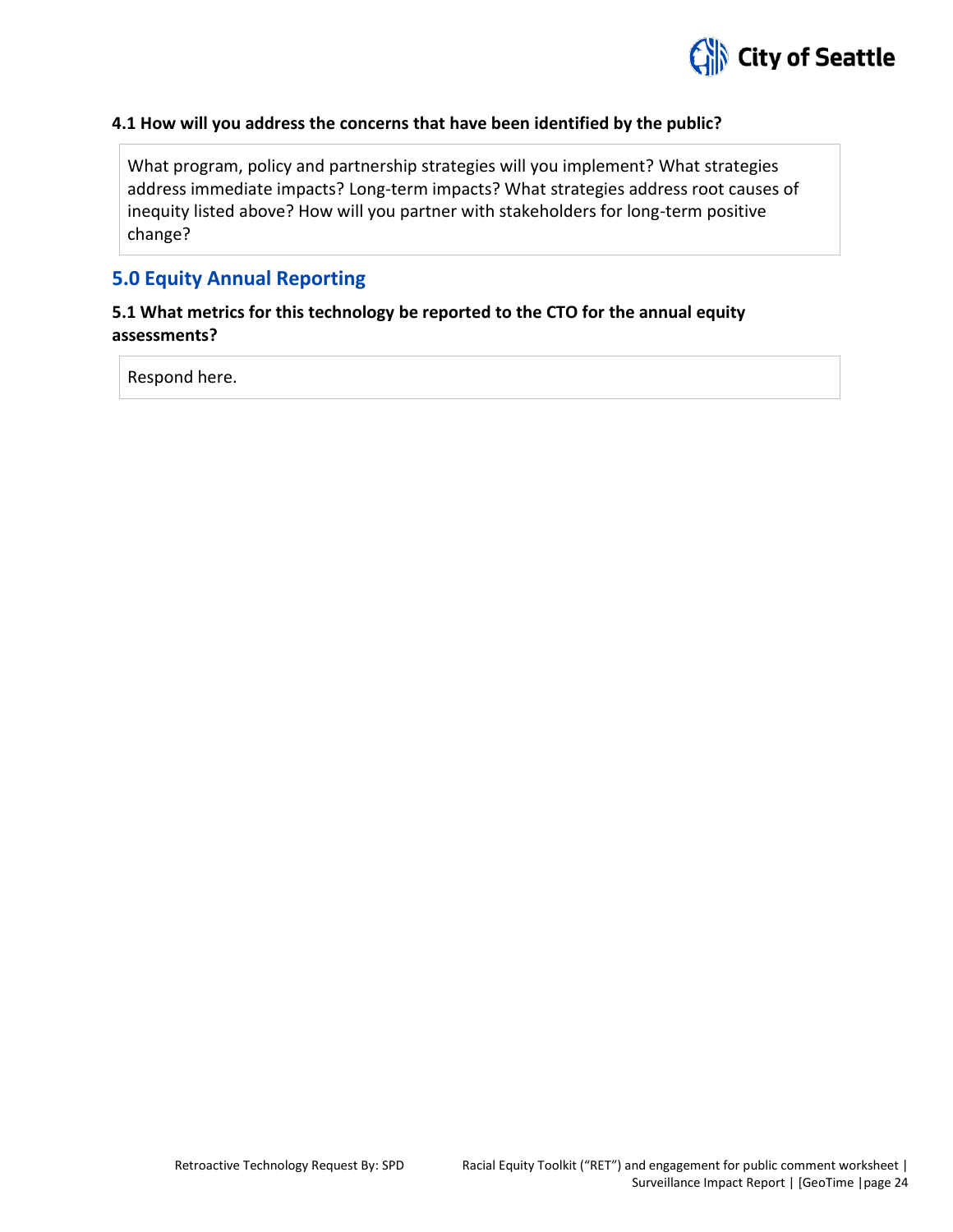

## **Privacy and Civil Liberties Assessment**

## **Purpose**

This section shall be completed after public engagement has concluded and the department has completed the racial equity toolkit section above. The privacy and civil liberties assessment is completed by the community surveillance working group ("working group"), per the surveillance ordinance which states that the working group shall:

"Provide to the executive and the City Council a privacy and civil liberties impact assessment for each SIR that must be included with any departmental request for surveillance technology acquisition or in-use approval. The impact assessment shall include a description of the potential impact of the surveillance technology on civil rights and liberties and potential disparate impacts on communities of color and other marginalized communities. The CTO shall share with the working group a copy of the SIR that shall also be posted during the period of public engagement. At the conclusion of the public engagement period, the CTO shall share the final proposed SIR with the working group at least six weeks prior to submittal of the SIR to Council for approval. The working group shall provide its impact assessment in writing to the executive and the City Council for inclusion in the SIR within six weeks of receiving the final proposed SIR. If the working group does not provide the impact assessment before such time, the working group must ask for a two-week extension of time to City Council in writing. If the working group fails to submit an impact statement within eight weeks of receiving the SIR, the department and City Council may proceed with ordinance approval without the impact statement."

## **Working Group Privacy and Civil Liberties Assessment**

Respond here.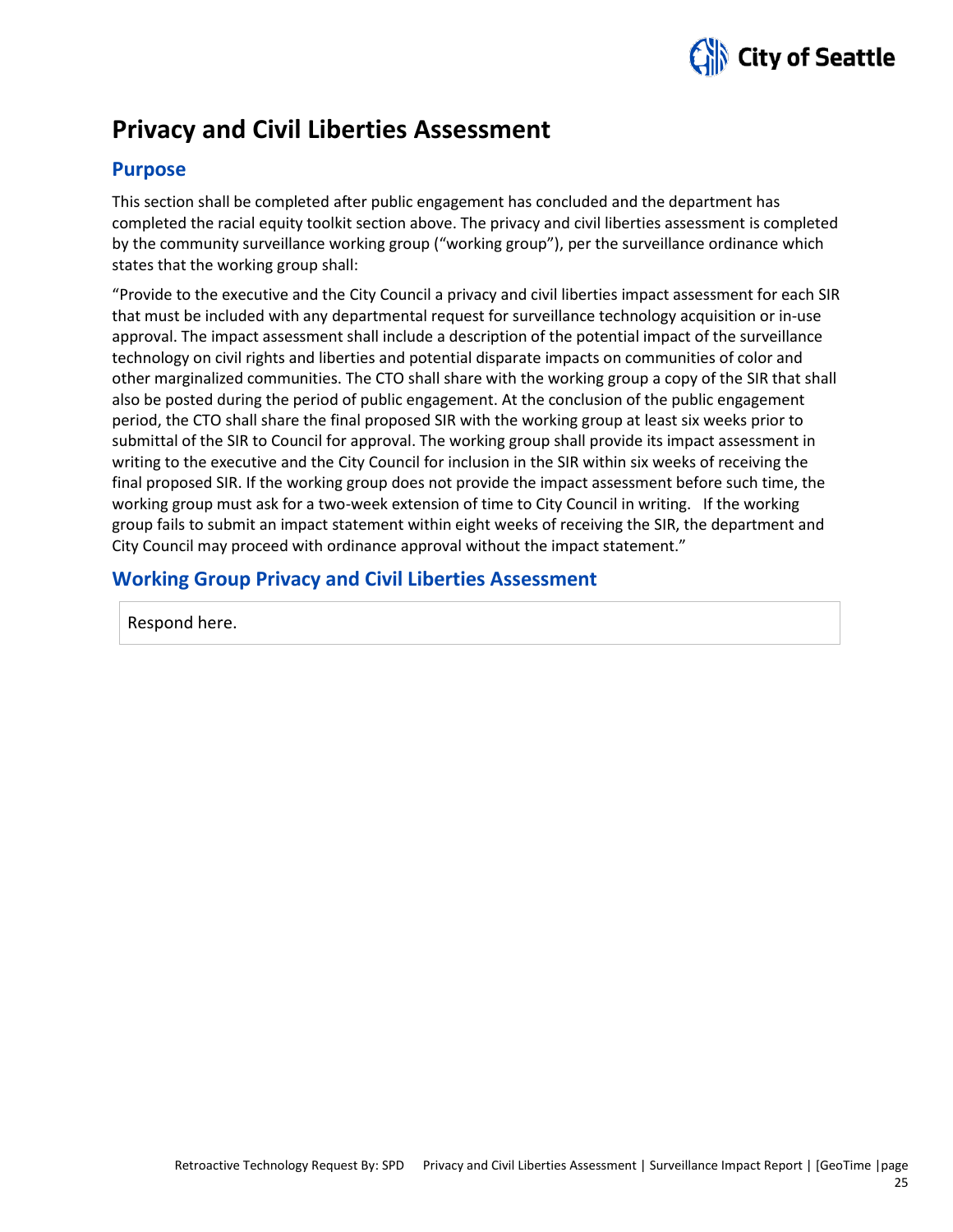

## **Submitting Department Response**

### **Description**

Provide the high-level description of the technology, including whether software or hardware, who uses it and where/when.

### **Purpose**

State the reasons for the use cases for this technology; how it helps meet the departmental mission; benefits to personnel and the public; under what ordinance or law it is used/mandated or required; risks to mission or public if this technology were not available.

### **Benefits to the Public**

Provide technology benefit information, including those that affect departmental personnel, members of the public and the City in general.

## **Privacy and Civil Liberties Considerations**

Provide an overview of the privacy and civil liberties concerns that have been raised over the use or potential mis-use of the technology; include real and perceived concerns.

### **Summary**

Provide summary of reasons for technology use; benefits; and privacy considerations and how we are incorporating those concerns into our operational plans.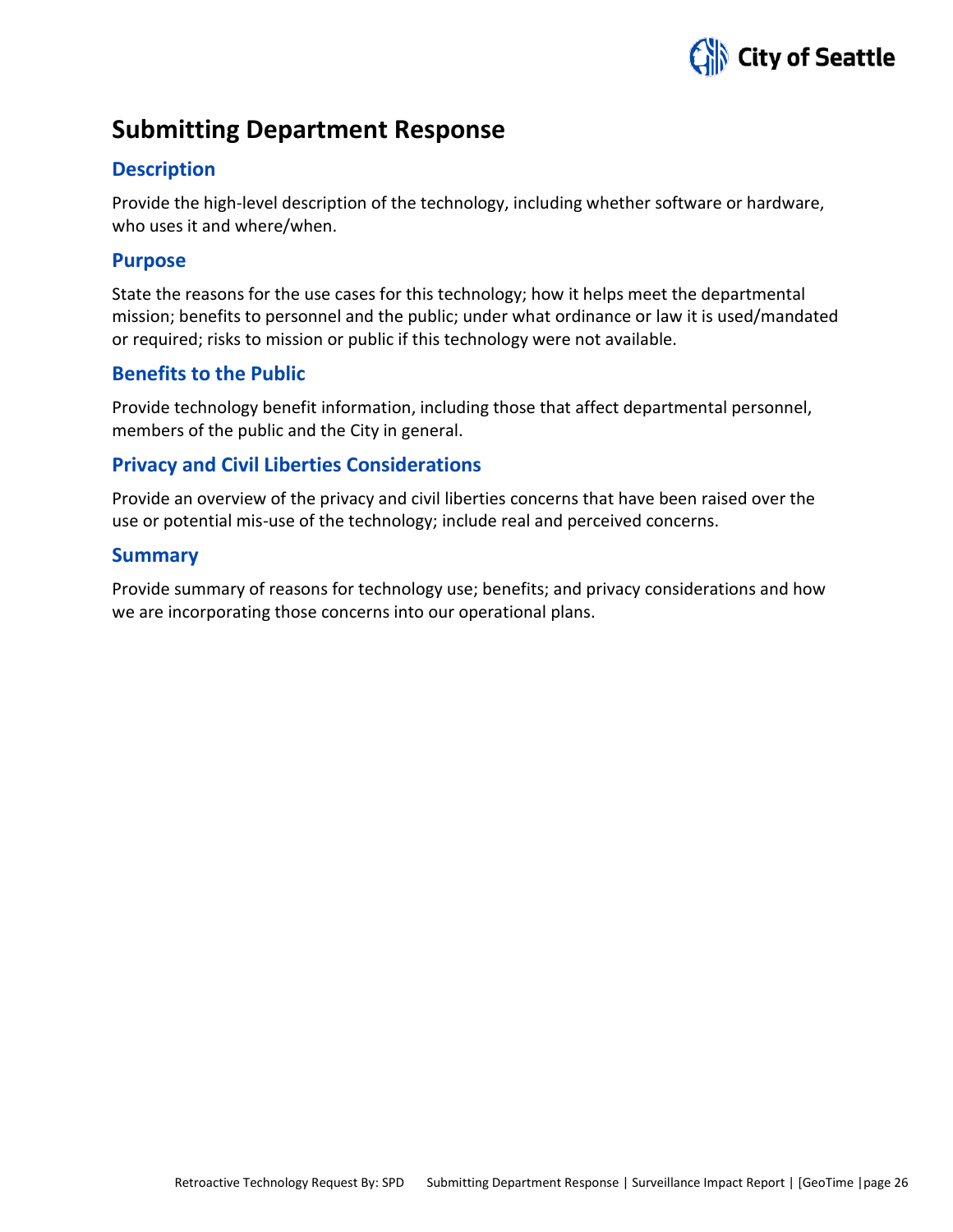

## **Appendix A: Glossary**

**Accountable:** (taken from the racial equity toolkit.) Responsive to the needs and concerns of those most impacted by the issues you are working on, particularly to communities of color and those historically underrepresented in the civic process.

**Community outcomes:** (taken from the racial equity toolkit.) The specific result you are seeking to achieve that advances racial equity.

**Contracting equity:** (taken from the racial equity toolkit.) Efforts to achieve equitable racial outcomes in the way the City spends resources, including goods and services, consultants and contracting.

**DON:** "department of neighborhoods."

**Immigrant and refugee access to services:** (taken from the racial equity toolkit.) Government services and resources are easily available and understandable to all Seattle residents, including non-native English speakers. Full and active participation of immigrant and refugee communities exists in Seattle's civic, economic and cultural life.

**Inclusive outreach and public engagement:** (taken from the racial equity toolkit.) Processes inclusive of people of diverse races, cultures, gender identities, sexual orientations and socio-economic status. Access to information, resources and civic processes so community members can effectively engage in the design and delivery of public services.

**Individual racism:** (taken from the racial equity toolkit.) Pre-judgment, bias, stereotypes about an individual or group based on race. The impacts of racism on individuals including white people internalizing privilege, and people of color internalizing oppression.

**Institutional racism:** (taken from the racial equity toolkit.) Organizational programs, policies or procedures that work to the benefit of white people and to the detriment of people of color, usually unintentionally or inadvertently.

**OCR**: "Office of Civil Rights."

**Opportunity areas:** (taken from the racial equity toolkit.) One of seven issue areas the City of Seattle is working on in partnership with the community to eliminate racial disparities and create racial equity. They include: education, health, community development, criminal justice, jobs, housing, and the environment.

**Racial equity:** (taken from the racial equity toolkit.) When social, economic and political opportunities are not predicted based upon a person's race.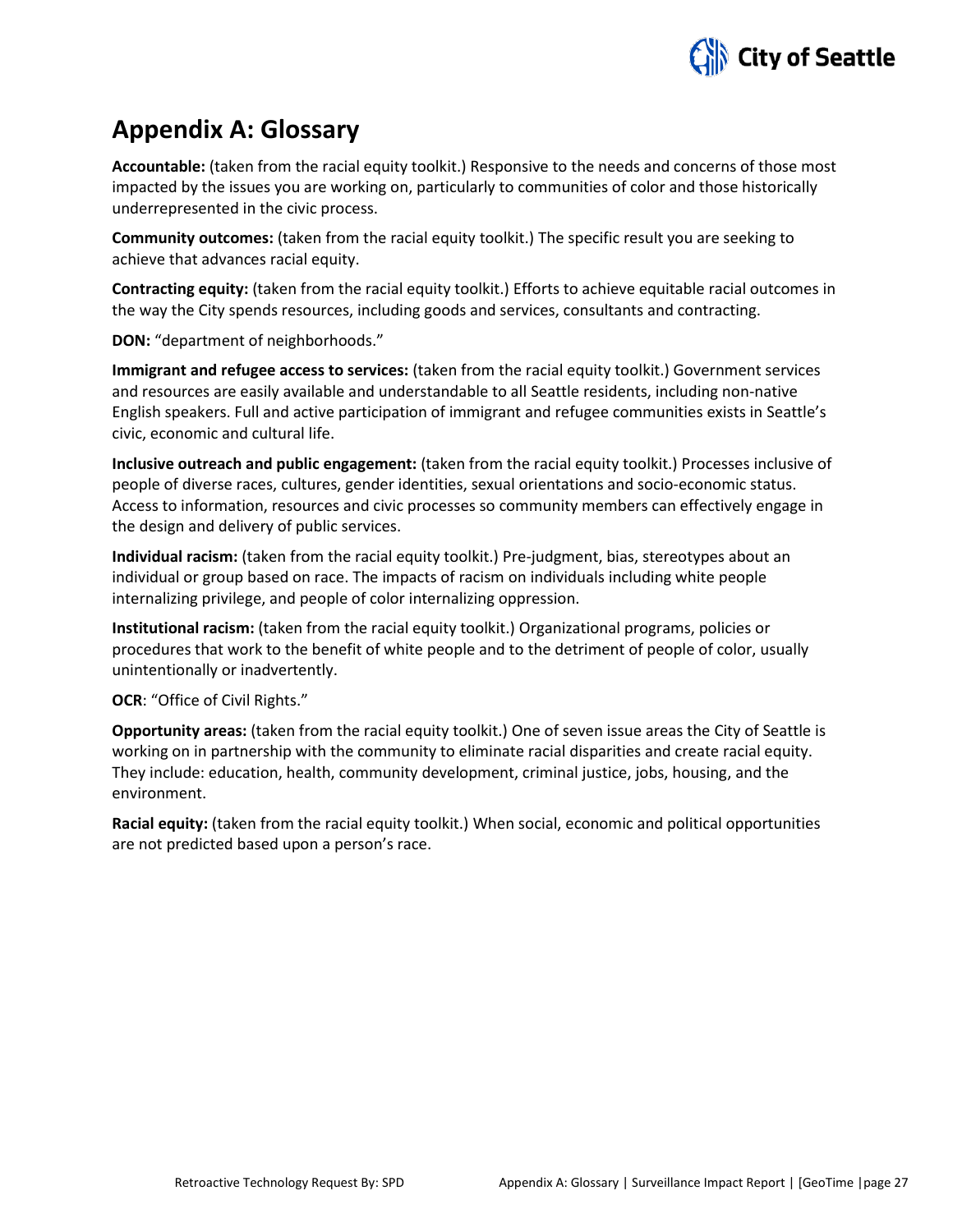

**Racial inequity:** (taken from the racial equity toolkit.) When a person's race can predict their social, economic, and political opportunities and outcomes.

**RET**: "racial equity toolkit"

**Seattle neighborhoods**: (taken from the racial equity toolkit neighborhood.) Boundaries defined for the purpose of understanding geographic areas in Seattle.

**Stakeholders:** (taken from the racial equity toolkit.) Those impacted by proposed policy, program, or budget issue who have potential concerns or issue expertise. Examples might include: specific racial/ethnic groups, other institutions like Seattle housing authority, schools, community-based organizations, change teams, City employees, unions, etc.

**Structural racism:** (taken from the racial equity toolkit.) The interplay of policies, practices and programs of multiple institutions which leads to adverse outcomes and conditions for communities of color compared to white communities that occurs within the context of racialized historical and cultural conditions.

**Surveillance ordinance**: Seattle City Council passed ordinance [125376,](http://seattle.legistar.com/LegislationDetail.aspx?ID=2981172&GUID=0B2FEFC0-822F-4907-9409-E318537E5330&Options=Advanced&Search=) also referred to as the "surveillance ordinance."



**SIR**: "surveillance impact report", a document which captures the fulfillment of the Council-defined surveillance technology review process, as required by ordinanc[e 125376.](http://seattle.legistar.com/LegislationDetail.aspx?ID=2981172&GUID=0B2FEFC0-822F-4907-9409-E318537E5330&Options=Advanced&Search=)

**Workforce equity:** (taken from the racial equity toolkit.) Ensure the City's workforce diversity reflects the diversity of Seattle.